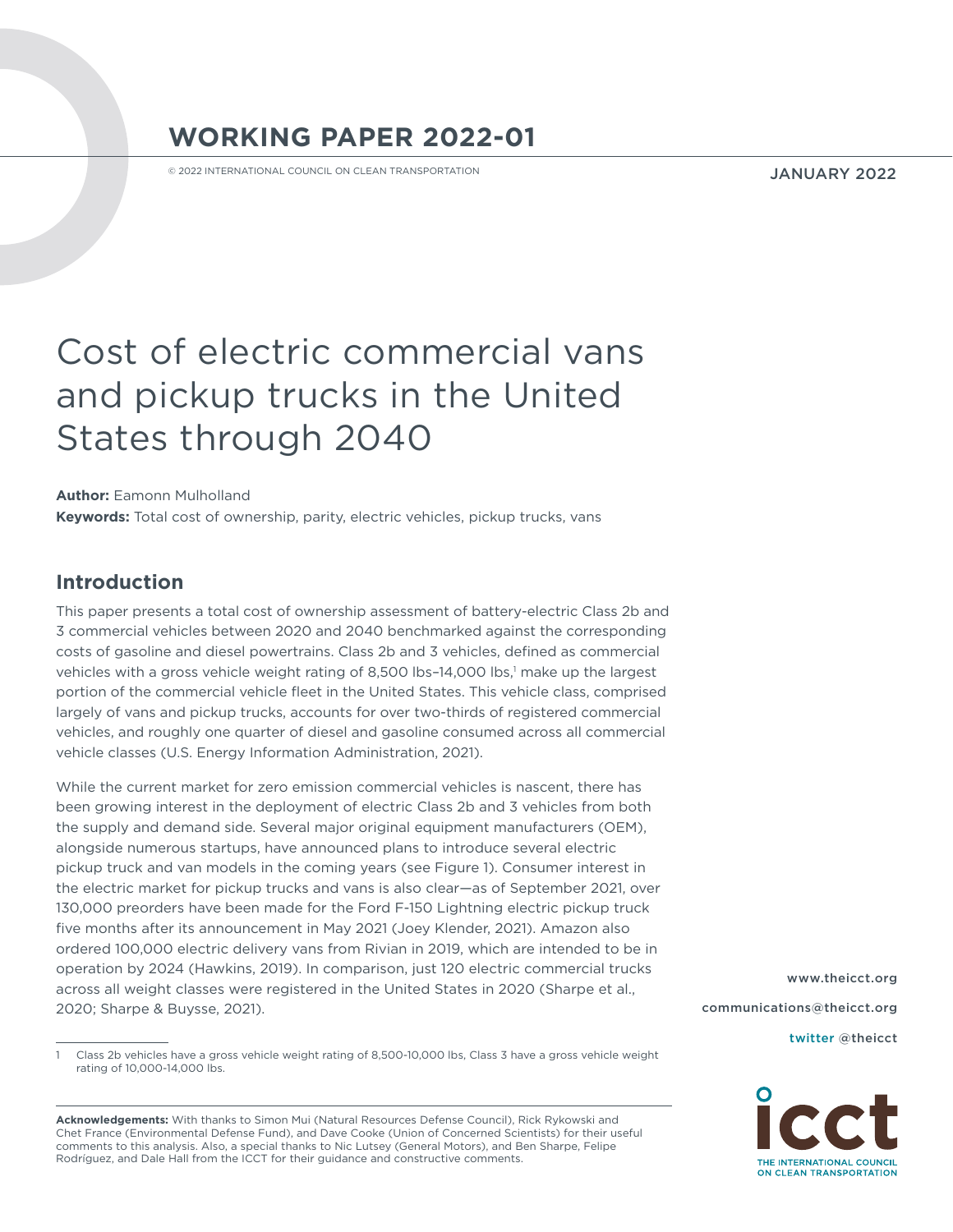

Figure 1. Manufacturer suggested retail price (MSRP) for battery-electric Class 2b and 3 vehicles and corresponding electric drive ranges based on manufacturer announcements. The figure excludes electric pickup trucks and vans where no information was available on either price or electric drive range. The list of sources are available in the Appendix of this paper.

\* Vehicles which have not been announced for sale in the United States but are available in the European Union or the United Kingdom. MSRP for these vehicles are thus based on European prices and converted to dollars using the exchange rates of 1 EUR = 1.16 USD and 1 GBP = 1.36 USD.

† The Lightning F-150 has a reported unladen weight of 6,500 lbs and a planned payload capacity of 2,000 lbs, resulting in a potential gross vehicle weight rating of 8,500 lbs. If the final payload capacity is any lower than this, it may be classified as a light-duty vehicle.

The growing commercialization of electric Class 2b and 3 vehicles indicate that a shift toward zero emission battery-electric technology for pickup trucks and vans is under way. The use profile and daily range puts commercial pickup trucks and vans in a prime position for this technology transition. In California, the daily activity of Class 2b and 3 vehicles has been reported to average 61.7 miles with an upper threshold of 250 miles (Brown et al., 2021). A study looking at driving trends of 94 delivery vans conducted by the National Renewable Energy Laboratory corroborated these findings with 90% of daily driving distance below 100 miles with a maximum of 260 miles (Wlakowicz et al., 2014). Forrest et al. (2020) found that with sufficient access to level II chargers, 72%–97% of all vehicle miles travelled of Class 2b and 3 vehicles could be met with a battery electric powertrain with an electric range between 100 and 200 miles. A recent survey by the North American Council for Freight Efficiency (NACFE) found that 98% of Class 3 vehicles had a daily range below 150 miles (NACFE, 2018)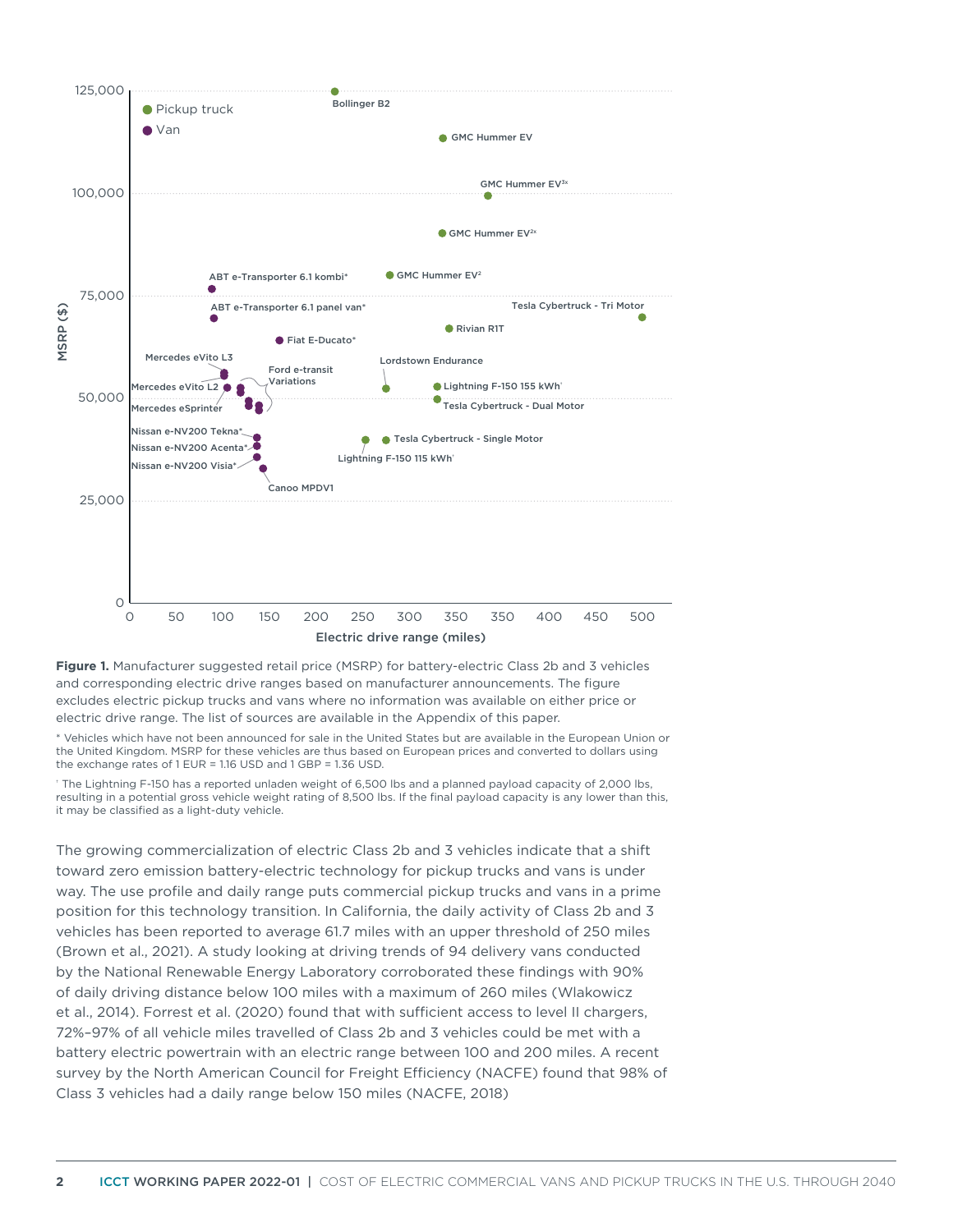However, the speed of uptake is tailored, in part, by the economic viability of the technology relative to conventional vehicles. Battery and additional electrical component costs render a comparatively high price relative to conventional internal combustion engine (ICE) pickup trucks and vans which have an average manufacturer suggested retail price (MSRP) of \$41,000 and \$47,000 respectively (Price Digests, 2021).2 However higher drivetrain efficiency in an electric vehicle results in lower fuel costs alongside maintenance cost reductions as low as 40% (Burnham et al., 2021) which contribute to lowering the total cost of ownership.

To assist in understanding the state of the market and its expected evolution, this paper analyzes the projected cost of battery-electric and plug-in hybrid electric Class 2b and 3 vehicles in the United States, focusing on the estimated year in which both purchase price and total cost of ownership (TCO) parity is achieved relative to their gasoline and diesel counterparts. We conduct a bottom-up cost component analysis with particular focus on the battery prices alongside other electric propulsion systems.

While cost remains an important factor in determining the uptake of electric vehicles, there are several additional factors influencing consumers' decision-making, including model availability, recharging infrastructure, range anxiety, environmental concerns, brand loyalty, and vehicle comfort. As such, attractive TCO economics and purchase price parity are only a subset of the phenomena impacting the rate at which society transitions to zero-emission vehicles, and should not be relied on as the sole indicator of significant market uptake.

The remainder of this work is structured as follows: first we introduce the key assumptions surrounding the fixed and variable costs of combustion engine and battery electric pickup trucks and vans. We then present our cost projections through 2040 of purchase price and TCO, identifying the year of parity where applicable. We then introduce a discussion surrounding the sensitivity analysis applied to our model estimates. Finally, we conclude with some key messages of our work.

## **Vehicle cost analysis**

In this analysis, we separate Class 2b and 3 vehicles into two categories—vans and pickup trucks. This distinction is made primarily as pickup trucks and vans are both configured very differently and often have different use profiles which has a significant bearing on costs. ICE vehicles are disaggregated by fuel type—gasoline and diesel—to account for differing engine, aftertreatment, and fuel costs.

This study assesses battery-electric vehicle (BEV) types with four milage ranges: 100-miles (BEV100), 200-miles (BEV200), 300-miles (BEV300), and 400-miles (BEV400). This variety of electric drive ranges covers the majority of upcoming pickup truck and vans shown in Figure 1. As discussed above, the majority of daily driving distances of Class 2b and 3 vehicles fall under 200 miles. Thus, while a BEV200 would cover most daily drive ranges, we still explore the cost potential of higher ranging vehicles to align with the upcoming Class 2b and 3 electric vehicles. Plug-in hybrid electric vehicles (PHEVs) are split by gasoline and diesel and are assumed to have a 50-mile all-electric range (PHEV50). Both the vehicle's TCO and purchase price are

<sup>2</sup> All monetary values reported in this paper are adjusted for inflation and presented in terms of constant 2020 U.S. dollars.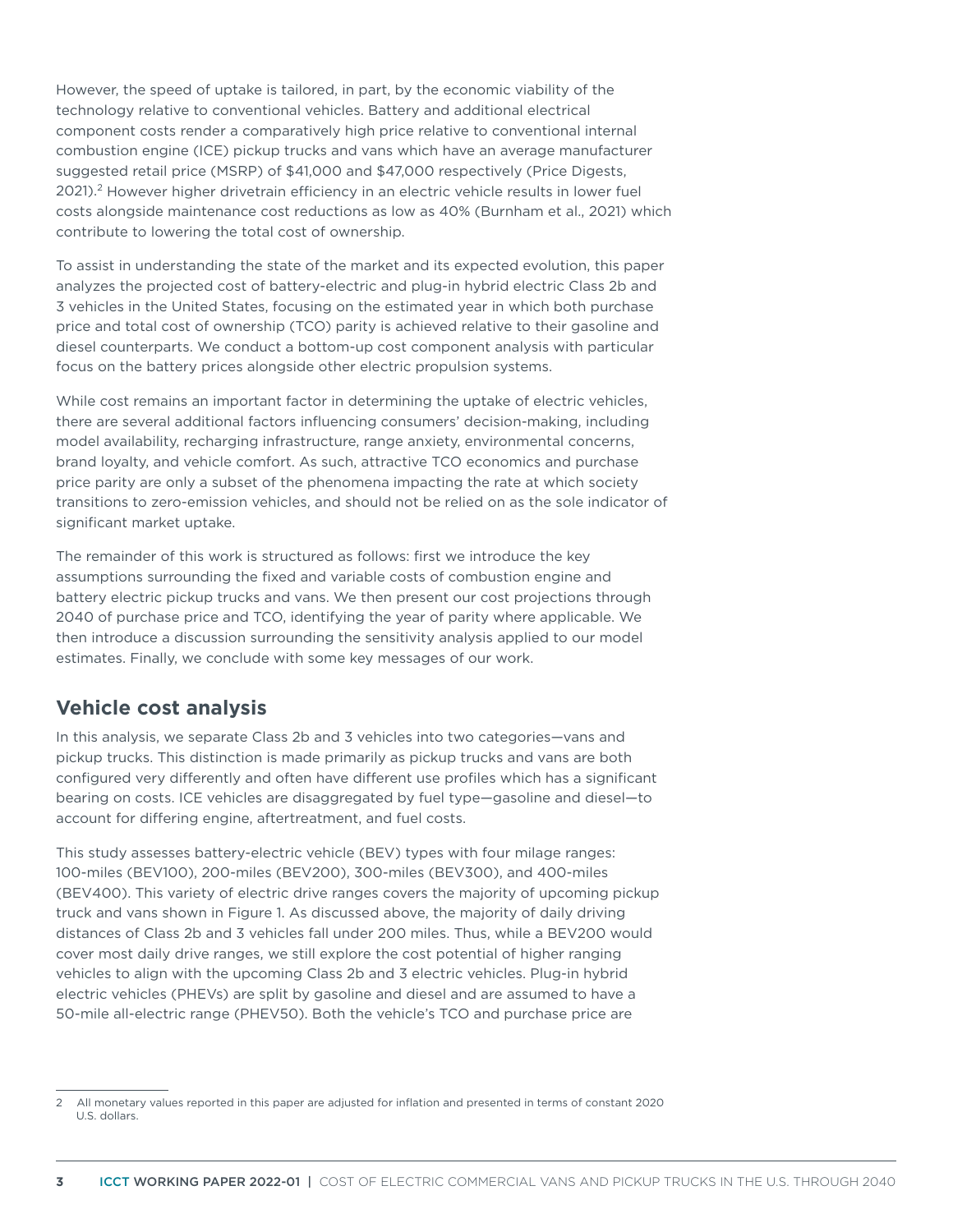analyzed over the period of the vehicle's first owner, which is assumed to be five years for all vehicle types, based off stakeholder information derived from Birky et al. (2017).<sup>3</sup>

#### Internal combustion engine vehicle cost components

Vehicle prices for gasoline and diesel vehicles, excluding PHEVs, are calibrated to the manufacturer's suggested retail price (MSRP) averaged across over 1,200 models of Class 2b and 3 vehicles from the Truck Blue Book (Price Digests, 2021). A histogram of the costs in \$5,000 price bins is shown in Figure 2. There is a range in prices across these vehicles based on characteristics such as axle configuration, engine size and power, fuel type, transmission, gross vehicle weight rating (GVWR), brand, and cab type. In the figure we limit our grouping to fuel and vehicle type to represent average vehicle MSRP across these categories.





<sup>3</sup> We are unaware of any literature that suggests that EVs are owned by their first owner for a different period of time compared to their gasoline and diesel counterparts.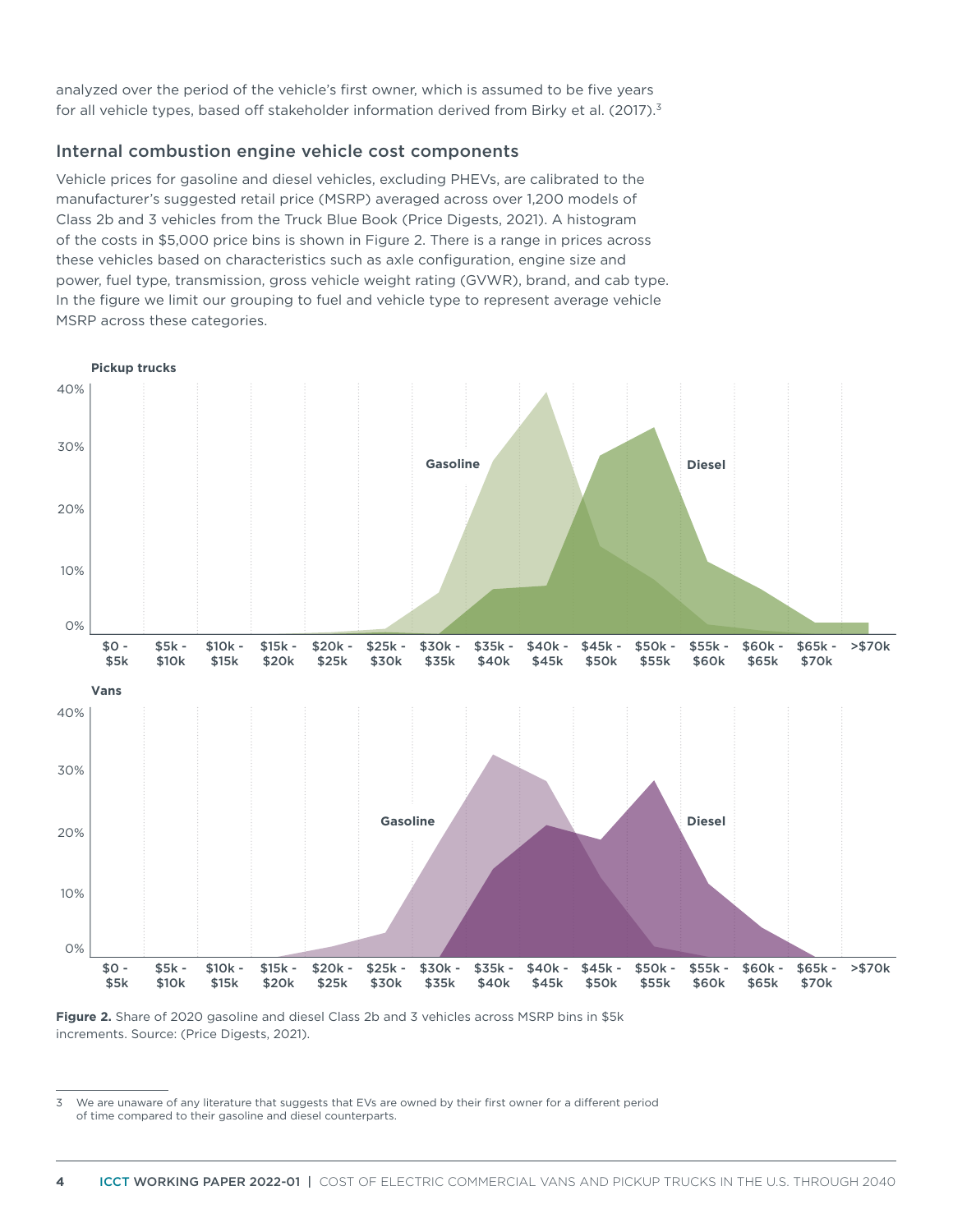The average MSRP for a 2020 model van is \$38,700 with a gasoline powertrain and \$48,600 for a diesel powertrain. Gasoline and diesel pickup trucks average \$42,100 and \$51,300, respectively, and on average, pickup trucks are 7.5% more expensive than vans.

ICE powertrains are split into three cost components—engine, transmission, and aftertreatment system—based on data from the National Highway Traffic Safety Administration Compliance and Effects Modeling System (EPA & NHTSA, 2016). These values represent the average characteristics of the respective Class 2b and 3 technologies weighted by 2016 sales, the last year that detailed data was available. Powertrain costs are calculated by accounting for different engine configurations, including the number of cylinders, the presence of a turbocharger, and additional technologies such as variable valve timing. Transmission costs are calculated by weighting the average numbers of gears and whether the transmission is automatic or manual.

Because of their lean burn and variable air-to-fuel ratio over their operating map, diesel engines require a very different and more expensive emission control aftertreatment systems than stoichiometric gasoline engines. Before 2010, nitrogen oxide (NO<sub>.</sub>) emissions control approaches for diesel engines mostly relied on in-cylinder NO<sub>y</sub> reduction. Since then, manufacturers have transitioned to the synergistic integration of engine and fuel combustion advancements, as well as the introduction of aftertreatment systems for controlling NO<sub>v</sub> emissions. The use of selective catalytic reduction (SCR) on medium- and heavy-duty diesel engines became widespread in 2010 to meet the U.S. Environmental Protection Agency (EPA) regulatory requirements. NO<sub>v</sub> emissions are also reduced through approaches such as retarded injection timing, multiple injection events and injection rate shaping, exhaust gas recirculation (EGR), charge air cooling, alternative combustion modes, cylinder deactivation, and better thermal management of aftertreatment costs. In addition, modern diesel powertrains limit particulate matter emissions using a diesel particulate filter (DPF), and a diesel oxidation catalyst (DOC) is also typically used to control other pollutant emissions. Aftertreatment systems are less complex for gasoline engines, which can largely meet emission standards using a three-way catalyst (TWC) that oxidizes hydrocarbon and carbon monoxide emissions and reduces NO<sub>.</sub>.

We price aftertreatment costs based on a previous ICCT assessment (Posada et al., 2012). For gasoline vehicles we assume a TWC, an on-board oxygen sensor, and multipoint fuel injection. For diesel engines we assume a technology combination of DOC, DPF, and SCR. To update these values to the current state-of-the-art, we applied a learning curve consistent with U.S. EPA (2010), reducing diesel aftertreatment costs 10% by 2020 from 2011 values derived from the ICCT analysis, arriving at a cost of \$2,906 per vehicle in 2020. Gasoline aftertreatment technologies have already reached maturity and so we do not assume any further cost reductions beyond the values derived from Posada et al. (2012) of \$794 per vehicle.

Indirect costs, which are all of the costs associated with the production of the vehicle excluding the direct costs, such as research and development, marketing, building premises costs, salaries, and profit margins, are derived from the Regulatory Impact Assessment from the U.S. EPA and the U.S. Department of Transportation (DOT) (EPA & DOT, 2016). This impact assessment set indirect costs of low complexity vehicles in the near term (2020) as 24% and in the long term (2030) as 19%. Assembly costs covering the manufacturing and assembly of the chassis are calibrated in such a way that the final price of the vehicle equates to current market values, depicted in Figure 2. Vehicle tax was set at a national average of 7% (DOT, 2018).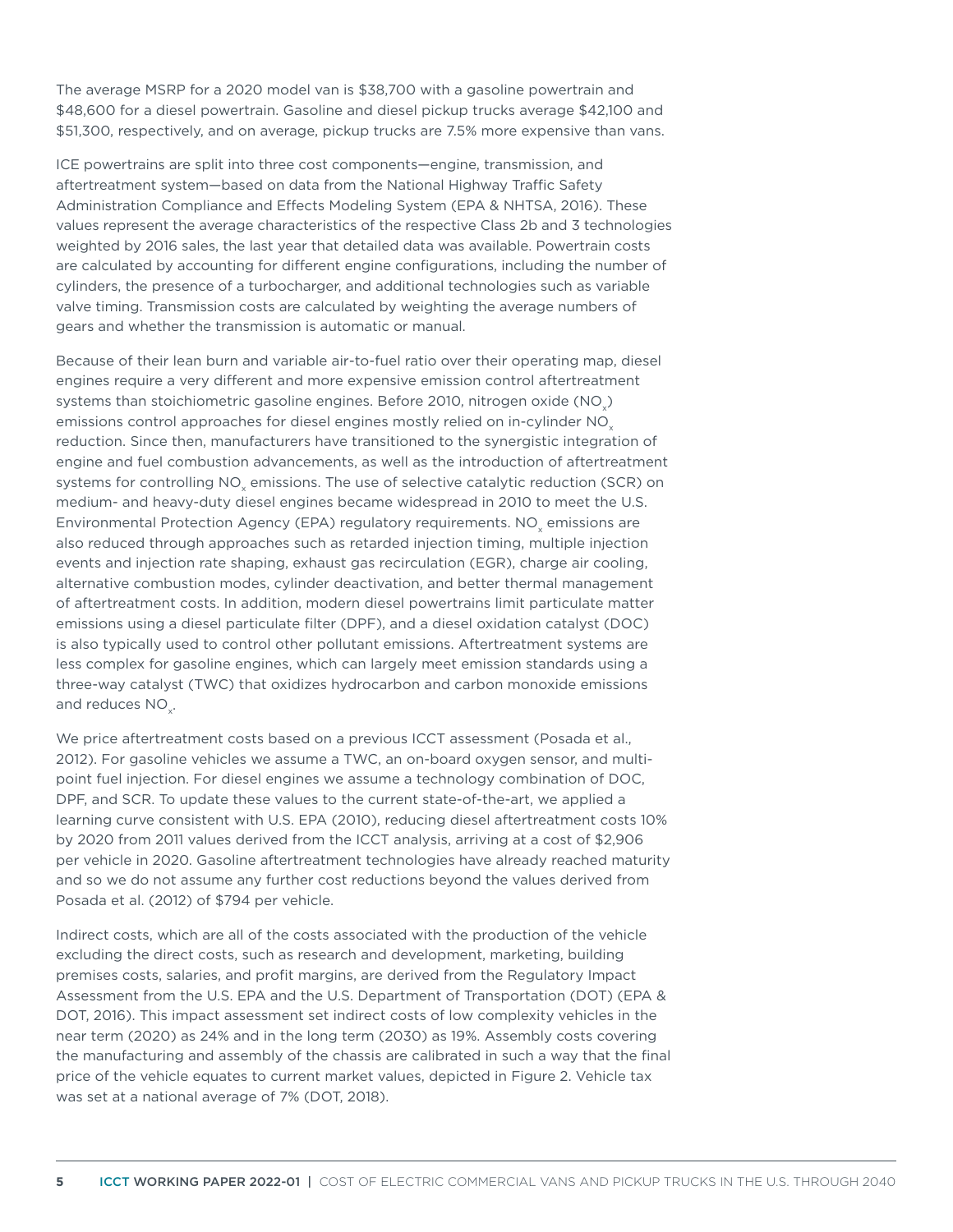The operational characteristics of ICE vehicles were collected from various sources to perform TCO calculations. Baseline (i.e., 2020) vehicle fuel economy and mileage also come from U.S. EPA and U.S. DOT (2016), and includes a mileage degradation factor to account for the steady decrease in usage as the vehicle ages. Mileage is assumed equal across vans and pickup trucks at an annual rate of 21,600 miles in the first year and average reductions of 7% per year. Fuel efficiency improvements are assumed to be 2.5% per year, which is required to comply with the current Phase 2 fuel efficiency and greenhouse gas regulation for heavy-duty vehicles. This corresponds to a 16% overall reduction between model years 2021 and 2027. The costs associated with the fuel-saving technologies necessary to meet these efficiency improvements are also sourced from the U.S. EPA and U.S. DOT Regulatory Impact Assessment (EPA & DOT, 2016).

For gasoline and diesel pump prices, we used the reference case fuel price projection from the U.S. Energy Information Administration's Annual Energy Outlook (U.S. Energy Information Administration, 2021). The high oil price and low oil price scenarios marked the bounds of our sensitivity analysis discussed later. Future fuel prices are discounted using a constant rate of 5% for each year beyond the purchase year.

Maintenance costs are based on a collection of manufacturer's recommended maintenance schedules for 22 various Class 2b and 3 vehicles over 10 years (Car Edge, 2021) and divided by the assumed mileage to yield a \$/mile maintenance value. The assumed maintenance costs are \$0.135/mile for pickup trucks and \$0.128/mile for vans. Insurance costs are assumed at a monthly cost of \$2 per \$1,000 of the vehicle's value.

#### Electric vehicle cost components

A key element for a cost comparison between ICE vehicles and electric vehicles (EVs) lies in the representation of the battery costs, making up a significant proportion of the total purchase price. In the light-duty vehicle (LDV) market, for example, battery costs comprised between 25% and 50% of total vehicle manufacturing costs in 2018, dependent on vehicle class and range (Lutsey & Nicholas, 2019).

To determine the battery pack size for each of our EV vehicle classes, we first estimated the EV efficiency in terms of kWh/mile based on the battery size and electric drive ranges derived from existing vehicle models and OEM announcements.4 The battery pack size was then determined through the product of the efficiency and the electric range of each vehicle class. We assume a decreasing pack-to-cell ratio with increasing battery pack energy capacity, resulting in lower per-kilowatt-hour costs for larger battery packs.

The real price of lithium-ion battery cells today has declined by 97% since their initial commercialization in 1991 (S. Ziegler & E. Trancik, 2021). This reduction in costs has outpaced previous projections; for example, a detailed collection of published forecasts compiled in 2015 by Nykvist and Nilsson (2015) projected the cost of lithium-ion battery packs for use in battery electric vehicles to fall within the range of \$200/kWh to 450/ kWh by 2020. Our literature review of current battery costs placed the actual value to be in the range of \$100/kWh to 200/kWh in 2020.

A summary of these battery costs derived from several recent technical studies and automaker statements is shown in Figure 3. This review compiles sources that assume various battery chemistries and compositions and is limited to studies that have taken

<sup>4</sup> A full list of these efficiencies is available in the Appendix.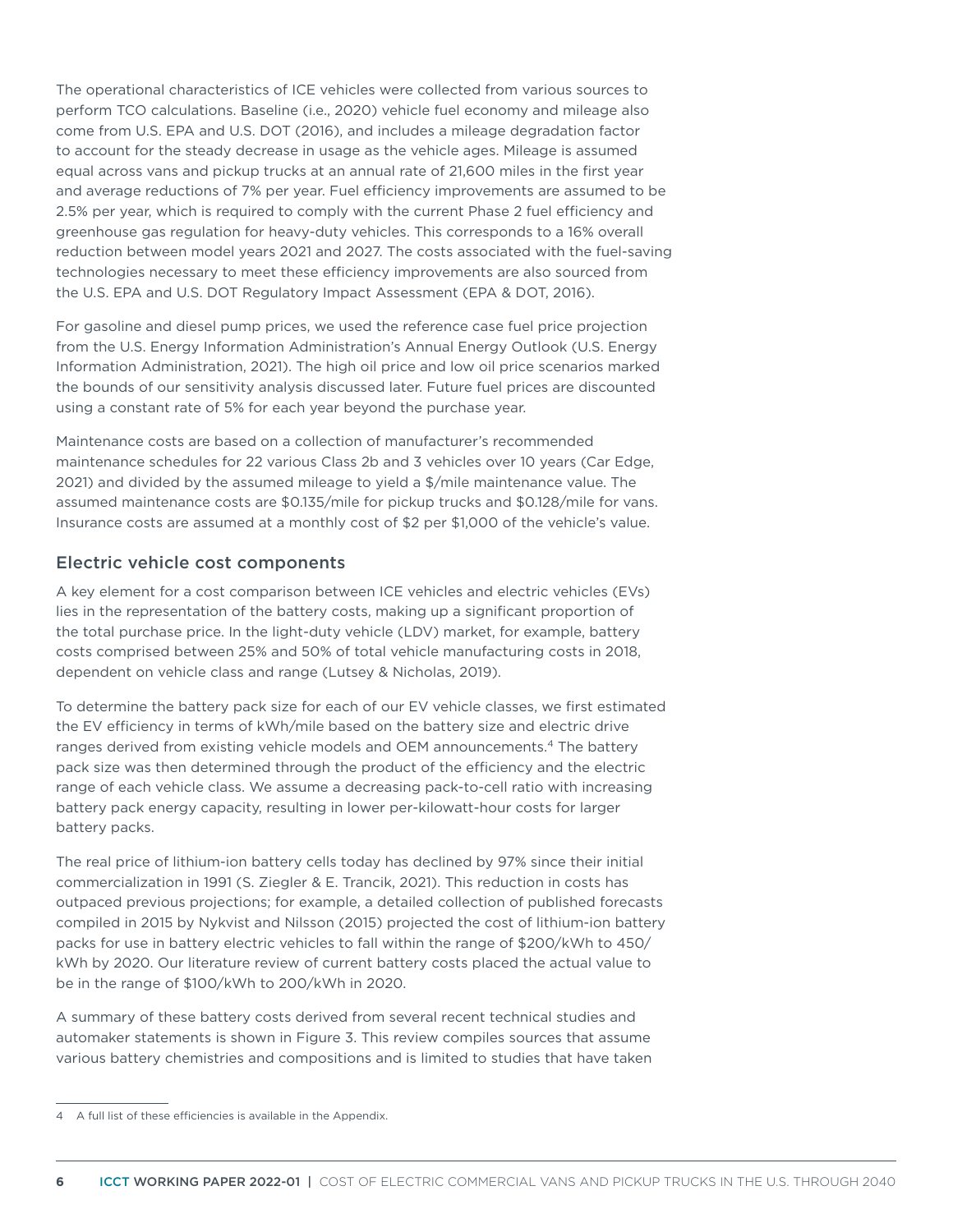place in the last five years to present a state-of-the-art assessment. The methods of projection used in each of the technical studies included apply a variety of different cost projection approaches. The most common approach forecasts values based on one learning factor, such as cumulative or annual battery sales, battery production, installed capacity, and patents. Some studies also apply a multi-factor approach whereby price reductions are derived based multiple learning factors.



**Figure 3.** Battery pack cost estimates by various industry and academic sources.

We used our literature review to guide our cost assessment for lithium-ion batteries, applying the averaged cost projections for 2025 and 2030 to form our central scenario and applying the maximum and minimum values to our sensitivity analysis. Based on this review, we apply an average battery price of \$118/kWh in 2025 and \$93/kWh in 2030. Few studies had a scope extending beyond 2030, so we applied the learning curves developed by Mauler et al. (2021) averaging an annual 3.5% price reduction in the period 2030–2035 and 3% reduction for 2035–2040. Table 2 provides a full list of battery pack specifications and cost assumptions used in the analysis.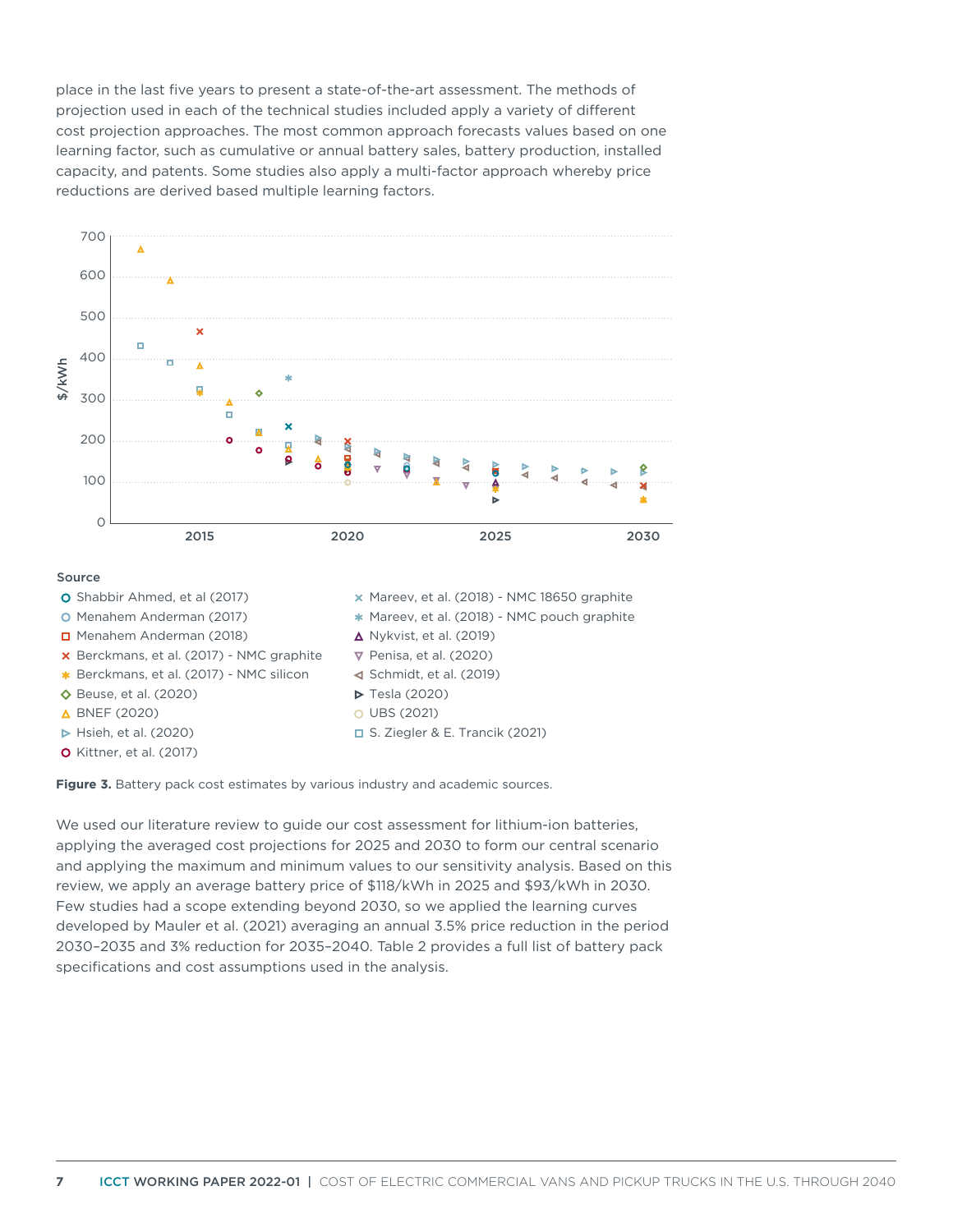|                        |                      | <b>Efficiency</b><br>(kWh/mile) |      |      | <b>Battery pack size</b><br>(kWh) |      |      | <b>Battery pack cost</b><br>$(\frac{\xi}{kWh})$ |              |             |  |
|------------------------|----------------------|---------------------------------|------|------|-----------------------------------|------|------|-------------------------------------------------|--------------|-------------|--|
|                        |                      | 2020                            | 2030 | 2040 | 2020                              | 2030 | 2040 | 2020                                            | 2030         | 2040        |  |
| Van                    | <b>BEV100</b>        | 0.37                            | 0.35 | 0.32 | 37                                | 35   | 32   | 164 [106-232]                                   | 99 [62-146]  | 72 [45-105] |  |
|                        | <b>BEV200</b>        | 0.38                            | 0.35 | 0.33 | 76                                | 71   | 66   | 150 [97-212]                                    | 91 [57-134]  | 66 [41-97]  |  |
|                        | <b>BEV300</b>        | 0.39                            | 0.36 | 0.34 | 116                               | 108  | 102  | 142 [92-201]                                    | 86 [54-127]  | 62 [39-91]  |  |
|                        | <b>BEV400</b>        | 0.39                            | 0.37 | 0.35 | 157                               | 148  | 138  | 142 [92-201]                                    | 85 [53-126]  | 61 [38-90]  |  |
|                        | <b>PHEV50 Gas</b>    | 0.37                            | 0.35 | 0.32 | 19                                | 17   | 16   | 177 [115-250]                                   | 107 [67-158] | 77 [48-113] |  |
|                        | <b>PHEV50 Diesel</b> | 0.37                            | 0.35 | 0.32 | 19                                | 17   | 16   | 177 [115-250]                                   | 107 [67-158] | 77 [48-113] |  |
| <b>Pickup</b><br>truck | <b>BEV100</b>        | 0.46                            | 0.43 | 0.40 | 46                                | 43   | 40   | 160 [103-226]                                   | 97 [60-142]  | 70 [44-103] |  |
|                        | <b>BEV200</b>        | 0.46                            | 0.43 | 0.41 | 93                                | 87   | 81   | 146 [95-207]                                    | 89 [55-130]  | 64 [40-94]  |  |
|                        | <b>BEV300</b>        | 0.47                            | 0.44 | 0.41 | 141                               | 132  | 124  | 142 [92-201]                                    | 85 [53-126]  | 61 [38-90]  |  |
|                        | <b>BEV400</b>        | 0.48                            | 0.45 | 0.42 | 191                               | 179  | 167  | 142 [92-201]                                    | 85 [53-126]  | 61 [38-90]  |  |
|                        | <b>PHEV50 Gas</b>    | 0.45                            | 0.42 | 0.40 | 23                                | 21   | 20   | 173 [112-245]                                   | 105 [65-154] | 76 [47-111] |  |
|                        | <b>PHEV50 Diesel</b> | 0.45                            | 0.42 | 0.40 | 23                                | 21   | 20   | 173 [112-245]                                   | 105 [65-154] | 76 [47-111] |  |

*Note:* Values in brackets under battery pack cost define the lower and upper bounds of the cost ranges used in this analysis based on the literature review presented in Figure 3.

For power electronics other than the battery, little information is available due to the low presence of electric Class 2b and 3 vehicles currently on the market. To address this data gap, we use the UBS teardown of a Chevrolet Bolt (UBS, 2017) to quantify the \$/kW of each of the power electronics components. These values are scaled by the average power of vans (198 kW) and pickup trucks (291 kW), which is derived from the Compliance and Effects Modeling System (U.S. EPA & NHTSA, 2016). Assumed cost reduction by 2025 relative to 2017 is also derived from the UBS teardown analysis for each non-battery component, linearly interpolating for interim years. The resulting costs are presented in Table 3.

**Table 3.** Power electronics systems costs for vans and pickup trucks used in this analysis

|                                  |            | 2017                | 2025       |                     |  |  |
|----------------------------------|------------|---------------------|------------|---------------------|--|--|
|                                  | <b>Van</b> | <b>Pickup truck</b> | <b>Van</b> | <b>Pickup truck</b> |  |  |
| <b>Thermal management</b>        | \$348      | \$513               | \$313      | \$461               |  |  |
| <b>Power distribution module</b> | \$348      | \$513               | \$411      | \$605               |  |  |
| <b>Inverter</b>                  | \$970      | \$1,429             | \$654      | \$886               |  |  |
| Electric drive module            | \$1,671    | \$2,460             | \$1,039    | \$1,530             |  |  |
| <b>DC</b> converter              | \$209      | \$308               | \$187      | \$275               |  |  |
| <b>Controller</b>                | \$71       | \$105               | \$64       | \$94                |  |  |
| <b>Control module</b>            | \$129      | \$191               | \$117      | \$172               |  |  |
| <b>High voltage cables</b>       | \$466      | \$687               | \$420      | \$619               |  |  |
| <b>On-board charger</b>          | \$380      | \$560               | \$285      | \$420               |  |  |
| <b>Charging cord</b>             | \$209      | \$308               | \$188      | \$277               |  |  |
| <b>Total</b>                     | \$5,070    | \$7,466             | \$3,885    | \$5,637             |  |  |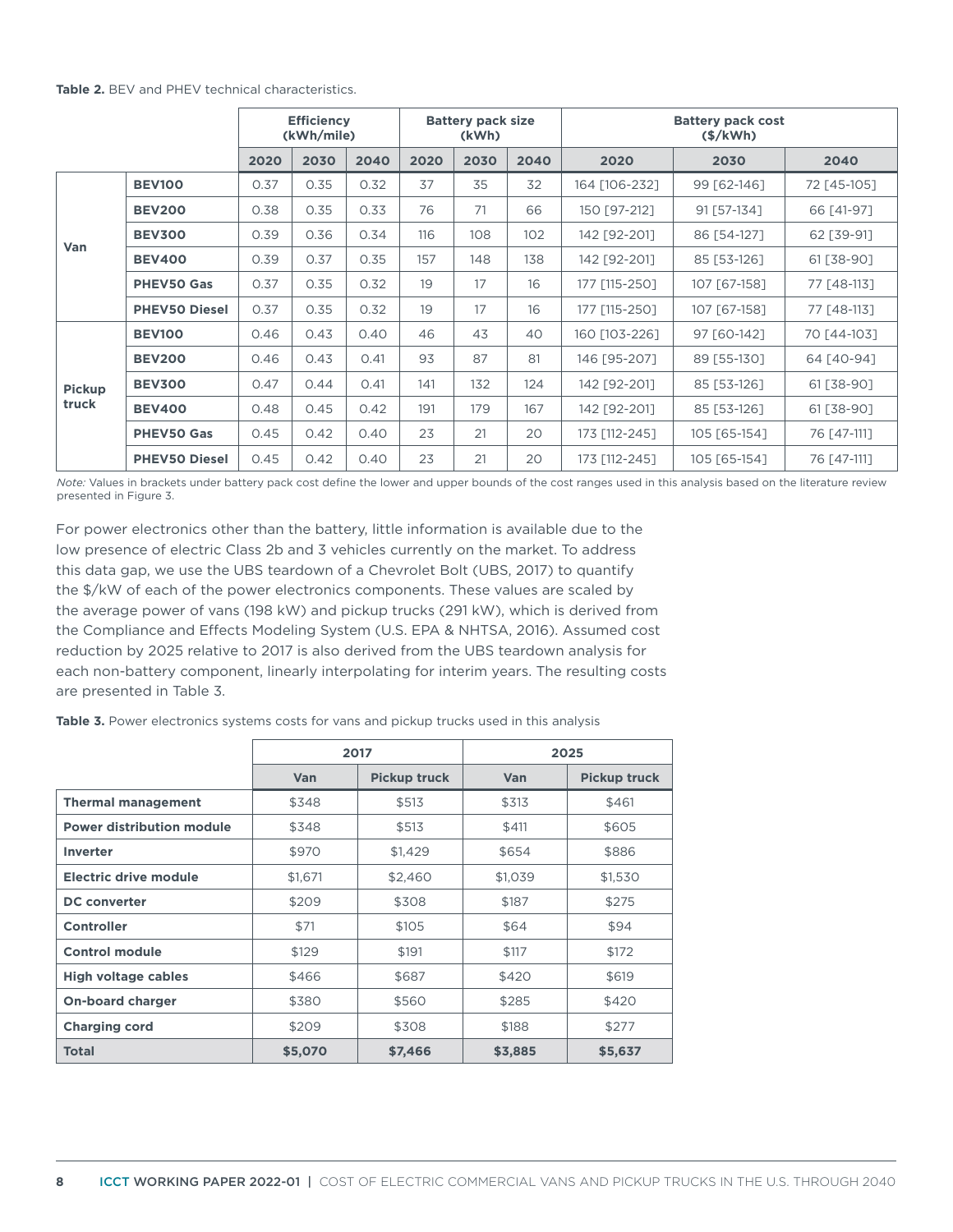Indirect vehicle costs are derived from the Regulatory Impact Assessment from the U.S. EPA and U.S. DOT (EPA & DOT, 2016). We apply an indirect cost multiplier with a medium level of complexity in the near-term (2020) of 39%, indicating that some level of R&D is still required for battery-electric technologies. This indirect cost multiplier is linearly interpolated gradually out to 2030 to align with the long-term complexity factor assigned of 29% as the adoption of EVs becomes more widespread and less R&D investment is required. The cost elements of tax, insurance, and vehicle assembly are not impacted by the powertrain and thus follow the same calculation process as for ICE vehicles.

Utility factors, which estimate the ratio of mileage driven in an EV relative to a comparable conventional vehicle, are derived using the methodology developed by Bradley and Quinn, (2010) who derived normative utility functions based on results from of driving habits derived from the National Household Transportation Survey. Applying their methods yield utility factors of 0.87 for a BEV100, 0.95 for a BEV200, 0.98 for a BEV300, 0.98 for a BEV400, and 0.69 for a PHEV50. This means, for example, that a BEV100 will have sufficient range to cover 87% of daily driving ranges of Class 2b and 3 vehicles. To compensate for the miles that these vehicles are unable to cover, we assume a conventional fueled vehicle will be deployed to account for the shortfall, applying the overall \$/mile value determined from the ICE portion of this model to the annual vehicle miles travelled (VMT) unable to be covered by electric vehicles.

Maintenance and repair costs are generally lower for BEVs due to costs associated with engine oil replacement and maintenance of the exhaust and emissions control systems, amongst others. Detailed analysis of the LDV market in Germany suggests that the maintenance of BEVs are approximately 20% lower on a per km basis (Propfe et al., 2012). A teardown conducted by UBS put maintenance costs of electric vehicles at 40%–60% lower than conventional ICE vehicles (UBS, 2017). However, very little information is available on the maintenance cost disparity between electric and conventional Class 2b and 3 vehicles. Reports from DHL in Germany put the savings for urban freight in the range of 20%–30%. (Taefi et al., 2016). In the United States, comments from electric truck OEMs in response to a drayage truck manufacturer survey reported a 50% disparity in maintenance costs relative to diesel counterparts, although little real-world evidence is available to confirm this. In addition, the duty cycles and maintenance schedules of heavy freight trucks are significantly different in Class 2b and 3 vehicles (Patrick Couch et al., 2018). We apply the same per mile cost disparity as Argonne National Laboratory's Comprehensive Total Cost of Ownership model (Burnham et al., 2021), which applies a 40% difference for commercial freight vehicles relative to ICE vehicles.

Electricity prices projections were derived from the Annual Energy Outlook (U.S. Energy Information Administration, 2021) applying the reference case for our base scenario. Finally, we assume a one-to-two ratio of chargers to vehicles and that the cost of a highpower level II charger plus installation is \$3,000. As with conventional fuels, future fuel prices are discounted using a constant rate of 5% for each year beyond the purchase year.

## **Purchase price analysis**

Figure 4 presents the individual vehicle cost components addressed in this study across each technology area for 2020, 2030, and 2040. Current BEV prices for vans range from \$47,000–\$68,000 across 100–400-mile ranges, and \$54,000–\$80,000 for pickup trucks. In comparison, the current cost of a gasoline and diesel van, including tax, is \$45,000 and \$56,000, respectively, and the cost of a gasoline and diesel pickup truck is \$49,000–\$60,000, respectively.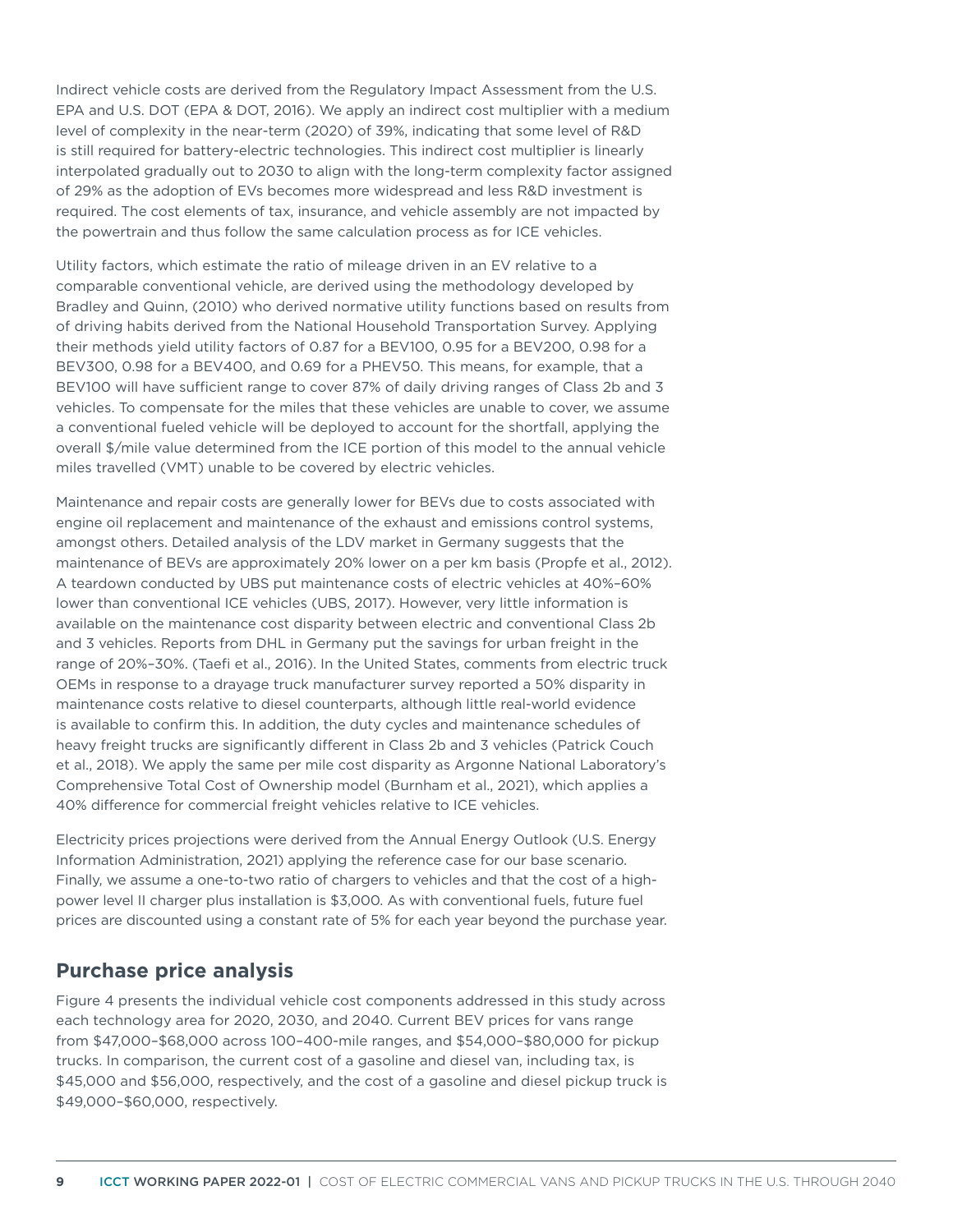

#### **Figure 4.** Vehicle cost by technology and component in 2020, 2030, and 2040.

Electric powertrain costs currently comprise between 23% and 41% of total vehicle manufacturing costs for BEVs, with a higher share for larger battery sizes. Reductions in battery costs drive down this share to 19%–38% by 2030 and 15%–30% by 2040. In comparison, powertrain costs for the internal combustion engine are 26% of total vehicle manufacturing costs for a gasoline vehicle, and 34% for a diesel vehicle.

Figure 4. Vehicle costs of  $\frac{3}{2}$  of  $\frac{2}{3}$  of  $\frac{2}{3}$  of  $\frac{2}{3}$  of  $\frac{2}{3}$  of  $\frac{2}{3}$  of  $\frac{2}{3}$  of  $\frac{2}{3}$  of  $\frac{2}{3}$  of  $\frac{2}{3}$  of  $\frac{2}{3}$  of  $\frac{2}{3}$  of  $\frac{2}{3}$  of  $\frac{2}{3}$  of  $\frac{2}{3}$  of Largely driven by continued reductions in battery prices, vehicle price reductions through 2040 are greatest for long-range vehicles with larger battery packs due to electric powertrain accounting for higher proportional costs. Vans and pickup trucks with a 400-mile range experience a drop in prices of 27% and 29% by 2040 relative to 2020, while for 200-mile models the reductions are reduced to 20% and 22%, respectively. Price reductions for PHEVs are less significant due to smallersized batteries, which do not benefit much from reduced battery costs, and range from 9%–12% over the same period. Due to the additional costs from technology improvements required to comply with current and future fuel economy and pollutant emission standards, conventional ICE vehicles increase in price by 4.5% by 2040 relative to 2020.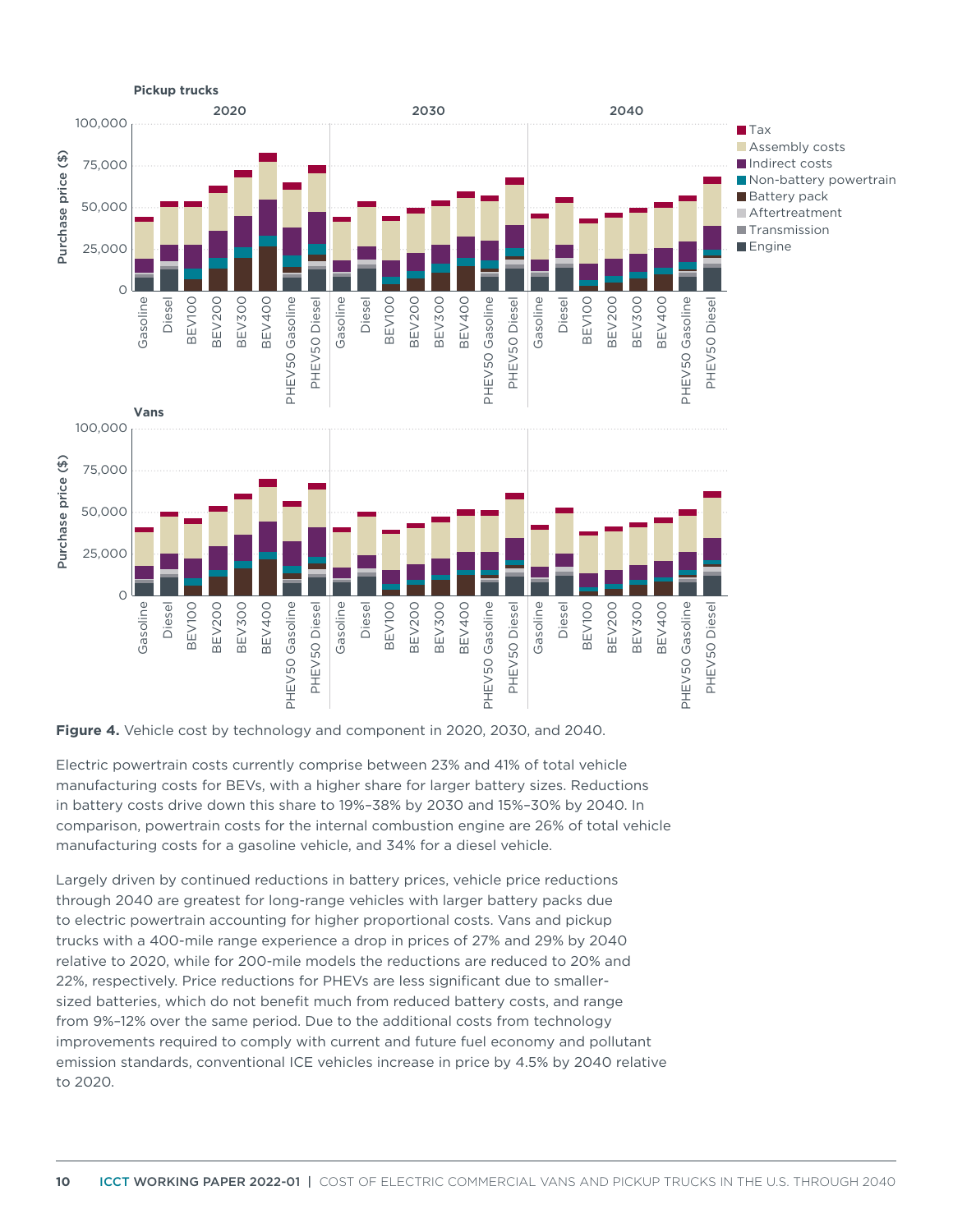Figure 5 shows the year of purchase price parity for each technology. All full BEVs achieve parity with diesel pickup trucks and vans by 2036. This is not the case for gasoline powertrains, as the rate of BEV and PHEV purchase price reductions is slowed post-2030. This is due to limitations in the overall potential reduction in batteryelectric prices linked with a stabilizing of the indirect costs for BEVs as the additional need for R&D reduces in parallel with general market adoption. The point of purchase price parity between BEVs and gasoline hits 10–15 years later than diesel. The larger power ratings and a generally greater gross vehicle weight rating of pickup trucks adds to vehicle cost due to the requirement of larger batteries to enable roughly the same range as BEV van counterparts.



**Figure 5.** Purchase price parity by vehicle technology. Points denote the year of crossover between BEV and ICE technologies.

A feasibility analysis from Forrest (2019) finds that with access to sufficient charging infrastructure, over 95% of Class 2b and 3 ICE vehicles could be replaced with a battery electric powertrain with an electric range of 200 miles. As such, focusing on the 200-mile range classes, purchase price parity with the relatively more expensive diesel powertrain for vans and pickup trucks is expected in 2023 and 2026, respectively. Through continued expected battery and electrical component cost reductions in the next decade, purchase price parity with gasoline vehicles is achieved 13 years later for vans, in 2036, and 14 years later for pickup trucks, in 2040.

Purchase prices of PHEVs fail to achieve parity with their conventional counterparts before 2040. The reason behind the slow convergence with purchase price parity of PHEVs is two-fold. The battery cost component of a PHEV is relatively small compared to a BEV, and the significant battery cost reductions enjoyed by BEVs is much smaller for PHEVs. Furthermore, in addition to the costs of battery packs and power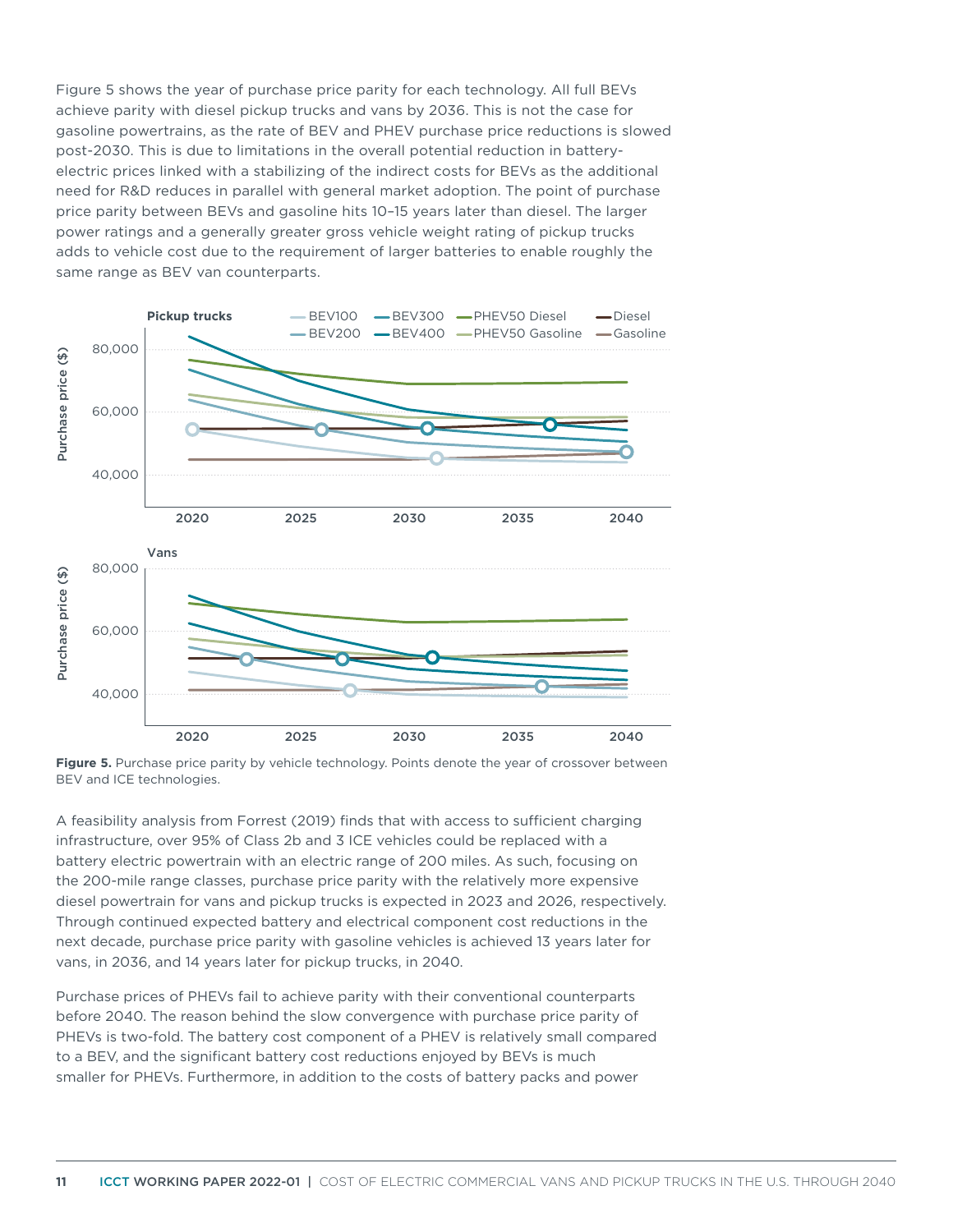electronics, PHEVs also bear the costs of the internal combustion engines and emissions aftertreatment systems.

## **Total cost of ownership analysis**

Vehicle choice is not determined by purchase price alone, and considerations are given to the total operating costs, which are generally lower for BEVs compared to their ICE counterparts due to lower maintenance, higher overall powertrain efficiencies, and lower fuel costs. We calculate the total cost of ownership (TCO) of each technology by combining vehicle costs, presented in Figure 4, with operating costs and evaluating through the lifetime of the first owner, assumed to be five years. Fleet operators who renew their fleets less often than this, such as is seen with government owned fleets (Birky et al., 2017), would see an earlier point of TCO parity, and vice-versa for shorter lifetime periods. The combination of these costs are presented in Figure 6 and the years of TCO parity are shown in Figure 7.



**Figure 6.** Total cost of ownership by technology, including running costs, in 2020, 2030, and 2040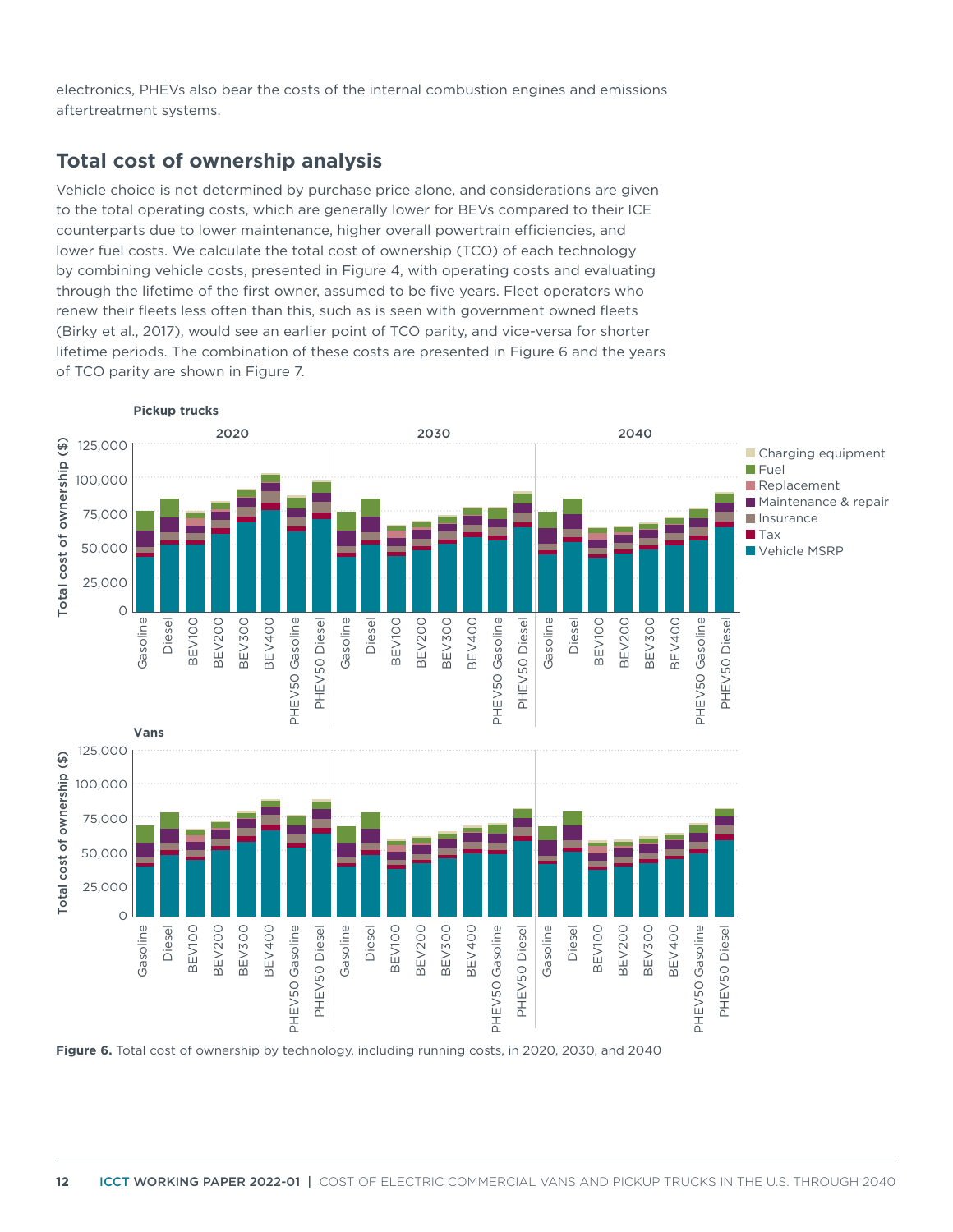

*<sup>...</sup>and by 2025 it'll be cheaper than a gasoline version It's already cheaper to own a 200-mile range electric pickup truck than a diesel version* 



Figure 7. Total cost of ownership parity by vehicle technology. Points denote the year of crossover between BEV and ICE technologies.

For conventional vehicles, cost reductions due to vehicle efficiency improvements are almost completely offset by increases in overall vehicle manufacturing costs. As such, the TCO for conventional diesels over the 2020–2040 timeframe remain constant for both vans and pickup trucks, and reduce by 1% for gasoline powertrains. BEVs experience significant TCO reductions over the same time frame, largely driven by vehicle up-front cost reductions, which decrease by 14%–16% for 100-mile range vehicles and 29%–31% for 400-mile range vehicles.

Calculated fuel costs for ICE vehicles over the five-year ownership period range between \$12,800 and \$15,900 in 2020. Total annual fuel costs are relatively lower in diesel powertrains than gasoline despite higher diesel fuel prices as diesel powertrains have between 20% and 23% higher fuel efficiency than their gasoline counterpart across vans and pickup trucks. The fuel costs for BEVs is significantly lower, ranging from \$3,500 to \$5,200 per year. As such, the annual fuel costs for ICE Class 2b and 3 vehicles are roughly three times more expensive than that of BEVs. Total maintenance for ICE vehicles is in the range of \$11,700–\$12,300 over the five-year ownership period, while BEV technologies amount to \$6,100–\$6,900. However, BEVs are faced with additional costs not relevant to ICEs, such as replacement miles for cases where low mileages cannot sufficiently achieve the desired driving range of a conventional vehicle (accounted for through the utility function described above) and charging equipment costs which include installation.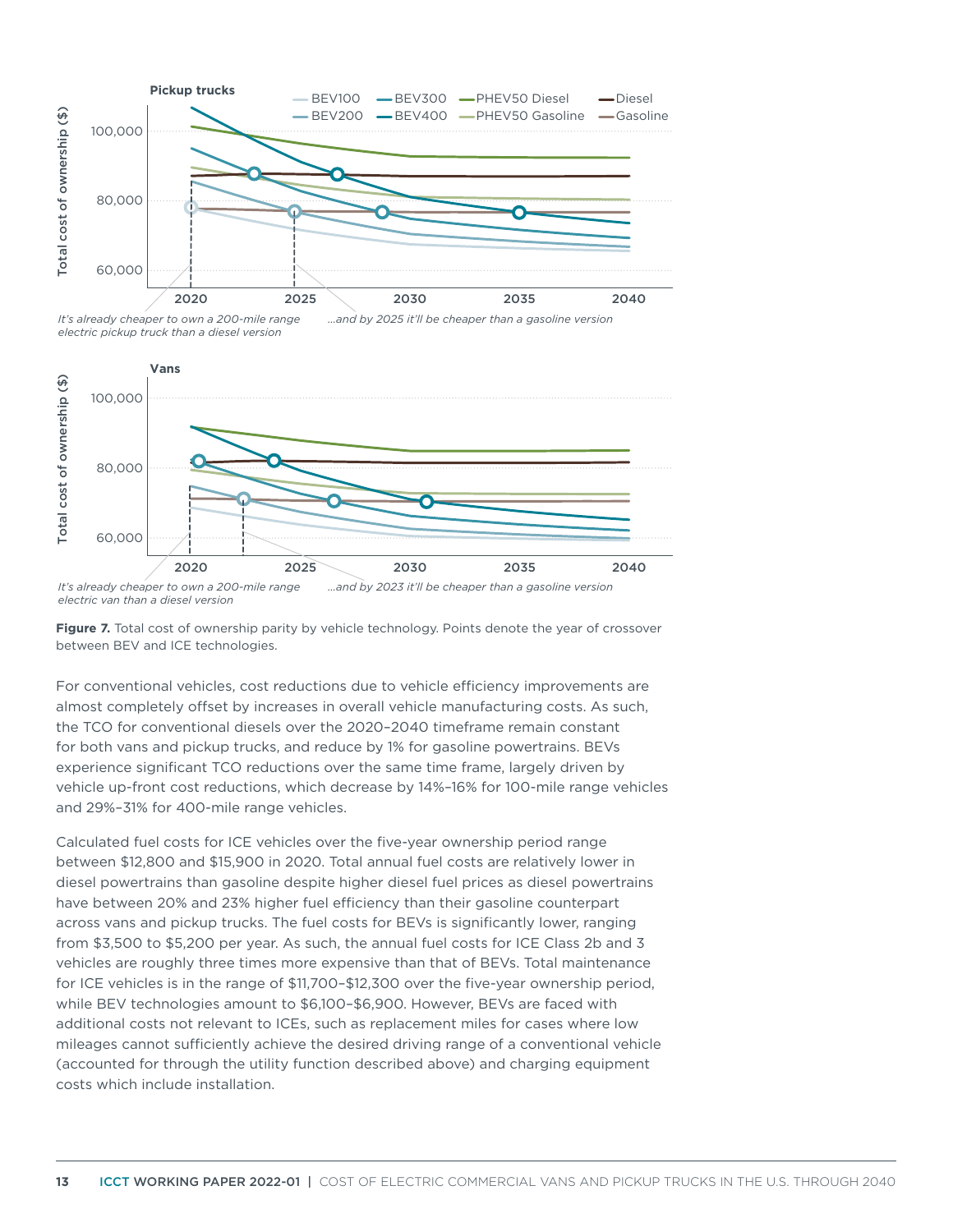The lower operating costs of BEVs relative to their ICE counterparts result in TCO parity of all vehicle classes achieved in the 2020–2040 timeframe, with the exception of PHEVs. Notably, all BEVs achieve TCO parity by 2035. The BEV200, which was shown above to be feasible in replacing over 95% all ICE Class 2b and 3 vehicles, is already cheaper to own over a five-year period than a diesel van and pickup truck. The year of TCO parity of the BEV200 with the relatively cheaper gasoline powertrain is achieved by 2023 for vans and by 2025 for pickup trucks. Thus, within the next five years, it will be feasible and more cost effective to own a Class 2b or 3 BEV than a gasoline or diesel powertrain vehicle.

As with purchase price parity, the high costs of having a dual-technology powertrain prevent PHEVs from reaching TCO parity with their fossil fuel equivalent—i.e., the PHEV50 Gasoline vehicle never achieves TCO parity with the gasoline category.

## **Payback periods**

Fleet operators may adopt a technology before TCO parity is reached if that technology can provide a return on investment in a timeframe that is economically attractive. In this context, payback period is the amount of time that it takes a technology's fuel savings to offset the additional expenses associated with purchasing that technology. A survey of stakeholders related to Class 2b and 3 vehicles found acceptable payback to be between three and five years (Birky et al., 2017).

Figure 8 shows the payback period for BEVs and PHEVs compared to the average cost of a conventional diesel or gasoline van or pickup truck. PHEVs are only compared to the corresponding fossil fuel powertrain.

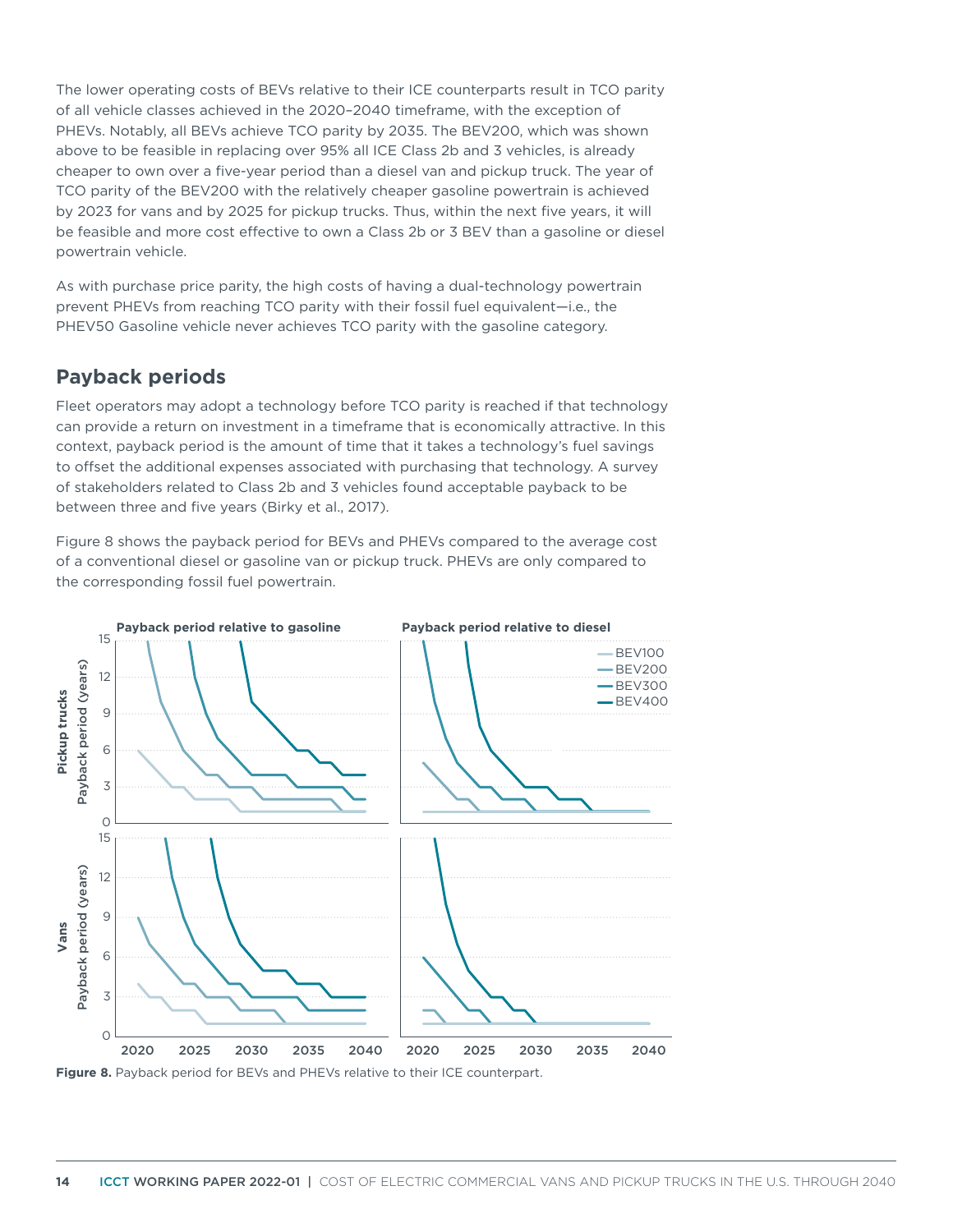By 2029, all BEVs in the analysis have a payback period of less than five years compared to diesel powertrain vehicles, and by 2032, this falls to three years. Both the BEV200 pickup truck and van already have a payback of less than five years compared to diesel powertrains, and by 2022, the payback period is reduced further to three years. Compared to relatively cheaper gasoline powertrains, achieving the same payback comes later, crossing the three-year threshold in 2026 for vans and 2028 for pickup trucks. The payback period of PHEVs doesn't fall below 15 years, which is the upper bound of fleet ownership of Class 2b and 3 vehicles (Birky et al., 2017). Considering fleet operators' desire for relatively short payback periods, Class 2b and 3 PHEV vehicles are not profitable relative to their ICE counterpart.

## **Sensitivity analysis**

Our model results are widely dependent on a series of assumed projections which are key in understanding the total purchase price and total cost of ownership of EVs and ICEs. Most notably, significant doubts remain related to the evolution of battery prices, which comprise a considerable amount of the vehicle purchase price. Our assumptions for battery prices are based off the average of the reported sources from literature and automaker estimates (see Figure 3), yet the actual price of lithium-ion batteries has largely outpaced historic projections discussed previously.

To account for such uncertainty, we introduced a sensitivity analysis in our model which applied a stochastic approach creating 2,000 iterations of value combinations across a series of variables. We applied this sensitivity analysis to in our model to battery prices, fuel prices, vehicle mileage, and vehicle efficiency. For battery prices, our bounds were chosen based on the literature review presented in Figure 3, whereby we iterated between a low cost of \$41/kWh and a high cost of \$98/kWh by 2030. The intermediate values were linearly interpolated from the baseline price to these values over this period and the same learning curves for 2030–2040 described above were applied to the selected value. For fuel prices, we iterated the 2050 values for electricity, diesel, and gasoline between the low and high price scenarios applied in the RIA, linearly interpolating from the baseline values used. This presented a range between \$.110/ kWh and \$.114/kWh for electricity, \$2.53/gallon and \$5.59/gallon for diesel, and \$2.24/ gallon and \$4.68/gallon for gasoline. Vehicle mileage was varied by ±20% across all vehicles. The efficiency of battery electric Class 2b and 3 vehicles was subject to a high degree of uncertainty, as the market is particularly nascent relative to the LDV market. We performed a literature review of all electric efficiencies available based on OEM announcements for Class 2b and 3 vehicles (available in the Appendix) and varied the average values by ±20%. The results of this sensitivity exercise are presented in Figure 9.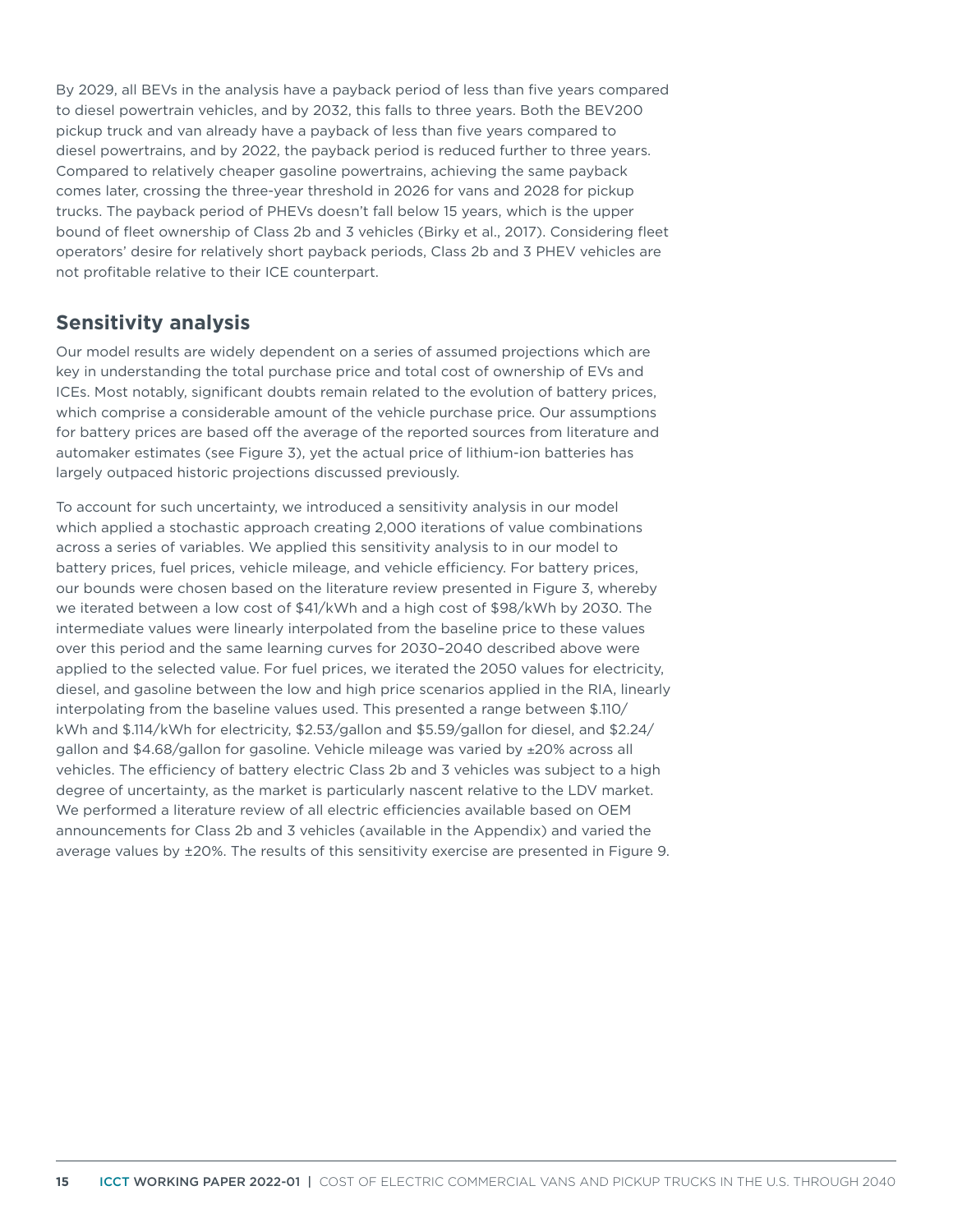



Uncertainty surrounding battery costs increases the range of values of TCO for larger range vehicles. This uncertainty is further increased as the efficiency of BEVs reduces with battery size (see Table 2), rendering longer-range BEVs more sensitive to variations in fuel price. Uncertainty is lower in shorter range BEVs, with upper and lower bounds for the BEV100 and BEV200 as gasoline and diesel vehicles. Notably, the 95<sup>th</sup> percentile of the TCO for the BEV200 remains lower than the  $5<sup>th</sup>$  percentile of both gasoline and diesel powertrains across both vehicle categories by 2030. Thus, allowing for a degree of uncertainty with fuel prices, mileages, and battery price evolution, there is a strong degree of confidence that a BEV200 pickup truck and van will be cheaper to own than an ICE vehicle by 2030.

### **Conclusion and discussion**

This paper estimates the purchase price, total cost of ownership, and the payback period for four types of BEVs and two types of PHEVs in the Class 2b and 3 vehicle categories, which is comprised mostly of commercial pickup trucks and vans. While electrification has been slow to emerge in this area, the relatively low daily driving range compared to other commercial vehicle classes makes this sector prime for a technology shift to zero-emission technology in the coming years.

We find that the current BEV prices for vans range from \$47,000 to \$68,000 across 100-mile–400-mile ranges compared to \$45,000 for a gasoline van and \$56,000 for a diesel van. Current BEV prices for pickup trucks range from \$54,000 to \$80,000 across the same electric drive ranges, compared to \$49,000 for a conventional gasoline and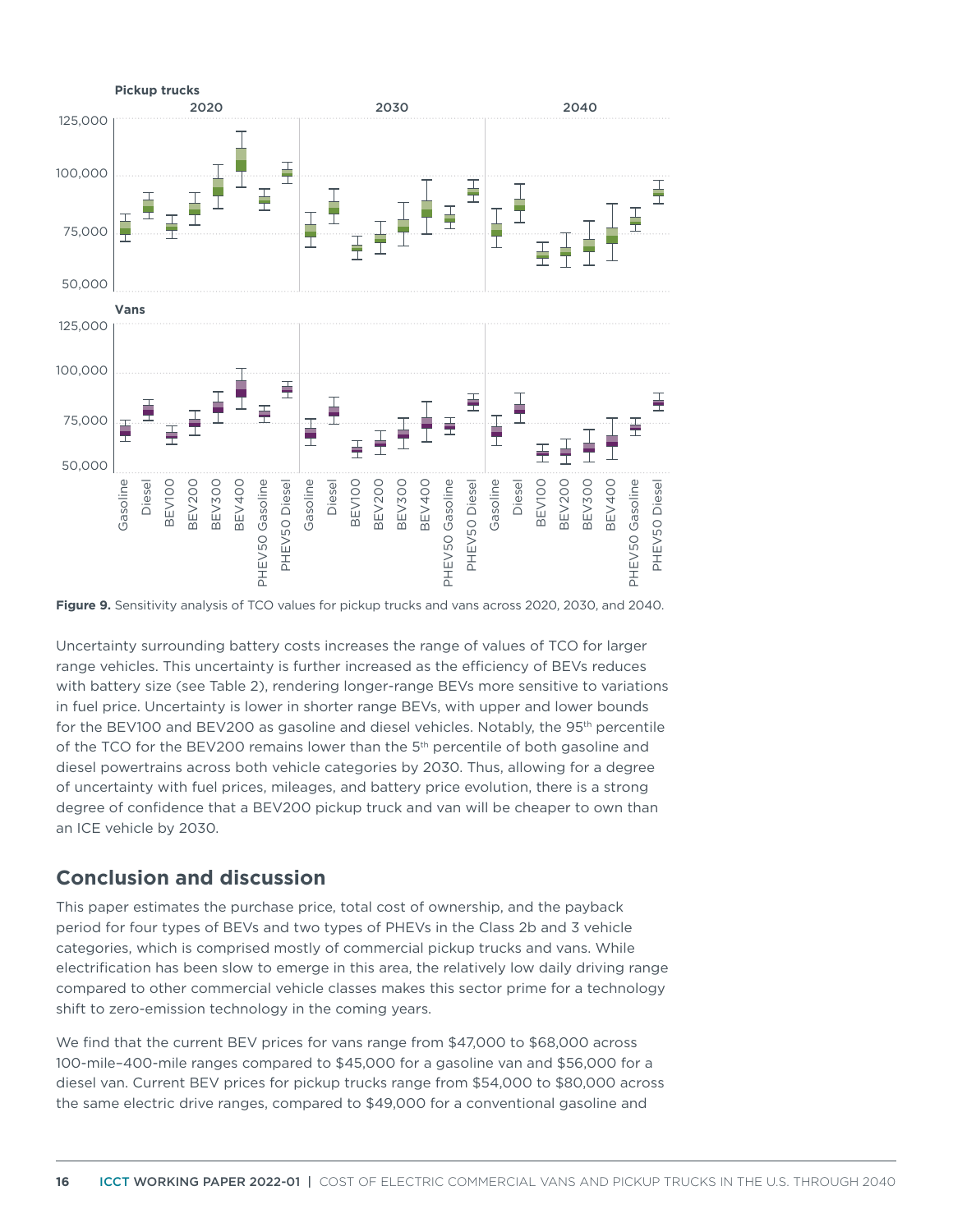\$60,000 for a conventional diesel pickup truck. Lower running costs significantly reduce this price disparity when considering the total cost of ownership. Over a five-year period, the total cost of owning a BEV van range from \$69,000 to \$92,000, compared to \$71,000 for a gasoline van and \$82,000 for a diesel van. For a BEV pickup truck, the total costs of ownership over the same period costs \$78,000–\$107,000 compared to \$78,000 for a gasoline pickup truck and \$88,000 for a diesel pickup truck.

Projected reductions in battery prices through 2040, and increased regulation of the conventional market, narrow this gap significantly, and TCO parity is achieved at varying rates for different range vehicles. These key findings are summarized as follows:

**Total cost of ownership parity for electric vans and pickup trucks with a range of up to 200 miles is achieved in the next five years.** Seventy-two percent to ninety-seven percent of vehicle miles travelled by Class 2b and 3 vehicles could be met by a 200-mile range electric vehicle (Forrest et al., 2020). Our TCO analysis has shown that it is already cheaper to own a BEV200 van or pickup truck than its diesel counterpart. Battery and additional electrical component cost reductions expected in the coming decade contribute to TCO parity of 200-mile range electric vans with gasoline vehicles in 2023 and parity in 2025 for pickup trucks.

**By 2030, BEVs with a range up to 200 miles will have a payback period of less than three years.** When it comes to new technology investments, many fleet operators are constrained by the amount of time necessary to make back their initial investment. Most operators look for payback periods within range of three to five years. Results from this study suggest that there is a strong economic incentive for Class 2b and 3 vehicle owners to transition to electric in the next decade.

**Total cost of ownership parity for battery-electric vans and pickup trucks with a range of up to 400 miles is achieved by 2035.** Driven by significant reductions in maintenance costs, the TCO of all BEV vehicles in the study reaches parity with conventional vehicles by 2035, based on a five-year duration for the first owner. A significant number of fleet operators and consumers will have an attractive financial incentive to invest in batteryelectric technologies within the next decade.

**PHEVs are not cost competitive in the Class 2b and 3 vehicle segments.** Due to the reliance on dual powertrains, the initial purchase price of a PHEV creates a significant challenge for PHEVs to compete against either fully electric or ICE powertrains.

It is important to note that a multitude of factors affect the adoption of nonconventional technologies, and significant technology shifts cannot be determined by purchase price and/or TCO parity. Consumer risk aversion and range anxiety, a lack of comprehensive recharging networks in many locations, and limited electric vehicle model availability all contribute towards slowing the trend toward BEVs. Policies encouraging a wider variety of vehicle models to enter the market and ensuring the availability of a reliable charging network can help mitigate these barriers and accelerate electric vehicle deployment.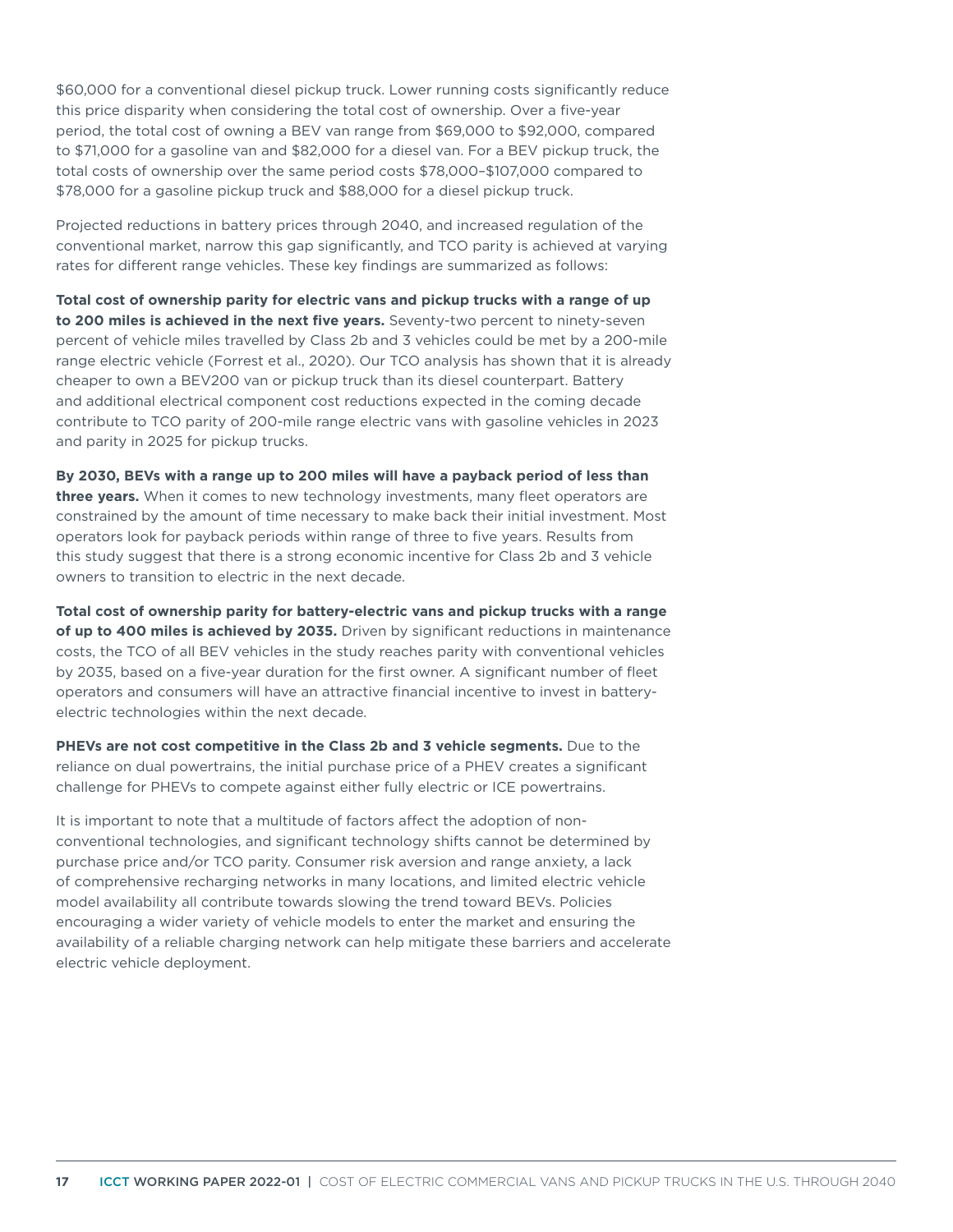#### **References**

- Ahmed, S., Nelson, P. A., Gallagher, K. G., Susarla, N., & Dees, D. W. (2017). Cost and energy demand of producing nickel manganese cobalt cathode material for lithium ion batteries. *Journal of Power Sources*, *342*, 733–740.<https://doi.org/10.1016/j.jpowsour.2016.12.069>
- Berckmans, G., Messagie, M., Smekens, J., Omar, N., Vanhaverbeke, L., & Van Mierlo, J. (2017). Cost projection of state of the art lithium-ion batteries for electric vehicles up to 2030. *Energies*, *10*(9), 1314. <https://doi.org/10/gbz9nv>
- Beuse, M., Steffen, B., & Schmidt, T. S. (2020). Projecting the competition between energy-storage technologies in the electricity sector. *Joule*, *4*(10), 2162–2184.
- Birky, A., Laughlin, M., Tartaglia, K., Price, R., Lim, B., & Lin, Z. (2017). *Electrification Beyond Light Duty: Class 2b-3 Commercial Vehicles*. Oak Ridge National Lab.(ORNL), Oak Ridge, TN (United States).
- BNEF. (2020, December 16). Battery Pack Prices Cited Below \$100/kWh for the First Time in 2020, While Market Average Sits at \$137/kWh. *BloombergNEF*. [https://about.bnef.com/blog/](https://about.bnef.com/blog/battery-pack-prices-cited-below-100-kwh-for-the-first-time-in-2020-while-market-average-sits-at-137-kwh) [battery-pack-prices-cited-below-100-kwh-for-the-first-time-in-2020-while-market-average](https://about.bnef.com/blog/battery-pack-prices-cited-below-100-kwh-for-the-first-time-in-2020-while-market-average-sits-at-137-kwh)[sits-at-137-kwh/](https://about.bnef.com/blog/battery-pack-prices-cited-below-100-kwh-for-the-first-time-in-2020-while-market-average-sits-at-137-kwh)
- Bollinger Motors. (2021). *Bollinger B2*. Bollinger Motors. <https://bollingermotors.com/bollinger-b2/>
- Bradley, T. H., & Quinn, C. W. (2010). Analysis of plug-in hybrid electric vehicle utility factors. *Journal of Power Sources*, *195*(16), 5399–5408. <https://doi.org/10/cv37j6>
- Brown, A. L., Sperling, D., Austin, B., DeShazo, J. R., Fulton, L., Lipman, T., Murphy, C., Saphores, J. D., Tal, G., Abrams, C., Chakraborty, D., Coffee, D., Dabag, S., Davis, A., Delucchi, M. A., Fleming, K. L., Forest, K., Garcia Sanchez, J. C., Handy, S., … Yang, A. (2021). *Driving California's Transportation Emissions to Zero*. h<ttps://doi.org/10.7922/G2MC8X9X>
- Burnham, A., Gohlke, D., Rush, L., Stephens, T., Zhou, Y., Delucchi, M., Birky, A., Hunter, C., Lin, Z., Ou, S., Xie, F., Proctor, C., Wiryadinata, S., Liu, N., & Boloor, M. (2021). *Comprehensive Total Cost of Ownership Quantification for Vehicles with Different Size Classes and Powertrains* (ANL/ESD-21/4, 1780970, 167399; p. ANL/ESD-21/4, 1780970, 167399).<https://doi.org/10.2172/1780970>
- Canoo. (2021). *Multi-Purpose Delivery Vehicle*. <https://www.canoo.com/mpdv/>
- Car Edge. (2021). *Car Maintenance Costs by Brand*.<https://caredge.com/maintenance>
- U.S. Department of Transportation (DOT). (2018). *Federal tax rates on motor vehicles and related products*.<https://www.fhwa.dot.gov/ohim/hs00/fe101b.htm>
- U.S. Environmental Protection Agency (EPA). (2010). *Light-Duty Vehicle Greenhouse Gas Emission Standards and Corporate Average Fuel Economy Standards for Model Years 2017-2025.Interim*  Joint Technical Assessment by the US Environmental Protection Agency, US Department of *Transportation and the California Air Resources Board.*
- U.S. EPA & U.S. Department of Energy (DOE). (2021). *Fuel Economy Guide Model Year 2022*. U.S. Environmental Protection Agency and U.S. Department of Energy. [https://www.fueleconomy.](https://www.fueleconomy.gov/feg/pdfs/guides/FEG2022.pdf) [gov/feg/pdfs/guides/FEG2022.pdf](https://www.fueleconomy.gov/feg/pdfs/guides/FEG2022.pdf)
- U.S. EPA & U.S. DOT. (2016). *Final Rule: Greenhouse Gas Emissions and Fuel Efficiency Standards for Medium- and Heavy-Duty Engines and Vehicles–Phase 2. Regulatory Impact Analysis* (EPA-420-R-16-900). United States Environmental Protection Agency. [https://nepis.epa.gov/Exe/](https://nepis.epa.gov/Exe/ZyPDF.cgi/P100P7NS.PDF?Dockey=P100P7NS.PDF) [ZyPDF.cgi/P100P7NS.PDF?Dockey=P100P7NS.PDF](https://nepis.epa.gov/Exe/ZyPDF.cgi/P100P7NS.PDF?Dockey=P100P7NS.PDF)
- U.S. EPA & U.S. National Highway Traffic Safety Administration (NHTSA). (2016). *2016 Final Rule for Model Years 2021-2027 Heavy-Duty Pickups and Vans Central Analysis*. [https://www.nhtsa.gov/](https://www.nhtsa.gov/corporate-average-fuel-economy/cafe-compliance-and-effects-modeling-system) [corporate-average-fuel-economy/cafe-compliance-and-effects-modeling-system](https://www.nhtsa.gov/corporate-average-fuel-economy/cafe-compliance-and-effects-modeling-system)
- Fiat. (2021). *Pro Fit App by E-Ducato | Fiat Professional*. [https://www.fiatprofessional.com/e-ducato](https://www.fiatprofessional.com/e-ducato-electric/pro-fit)[electric/pro-fit](https://www.fiatprofessional.com/e-ducato-electric/pro-fit)
- Ford. (2021a). *2022 Ford® F-150 Lightning Electric Truck |All Electric and All F-150*. Ford Motor Company.<https://www.ford.com/trucks/f150/f150-lightning/2022/>
- Ford. (2021b). *2022 Ford e-Transit (U.S.) Technical Specifications*. [https://media.ford.com/content/](https://media.ford.com/content/dam/fordmedia/North%20America/US/product/2022/e-transit/E-Transit-Tech-Specs.pdf4) [dam/fordmedia/North%20America/US/product/2022/e-transit/E-Transit-Tech-Specs.pdf](https://media.ford.com/content/dam/fordmedia/North%20America/US/product/2022/e-transit/E-Transit-Tech-Specs.pdf4)
- Forrest, K. (2019). *Zero-emission Heavy-duty Vehicle Integration in Support of a 100% Renewable Electric Grid*. [https://www.proquest.com/docview/2320963175?pq-origsite=gscholar&from](https://www.proquest.com/docview/2320963175?pq-origsite=gscholar&fromopenview=true) [openview=true](https://www.proquest.com/docview/2320963175?pq-origsite=gscholar&fromopenview=true)
- Forrest, K., Mac Kinnon, M., Tarroja, B., & Samuelsen, S. (2020). Estimating the technical feasibility of fuel cell and battery electric vehicles for the medium and heavy duty sectors in California. *Applied Energy*, *276*, 115439. <https://doi.org/10/gk6fh6>
- GMC. (2021). *Introducing the GMC HUMMER EVs | Electric Truck & SUV*. GMC. [https://www.gmc.](https://www.gmc.com/index/vehicles/future-vehicles/hummer-suv/nav-partial/hummer-reveal-page.html) [com/index/vehicles/future-vehicles/hummer-suv/nav-partial/hummer-reveal-page.html](https://www.gmc.com/index/vehicles/future-vehicles/hummer-suv/nav-partial/hummer-reveal-page.html)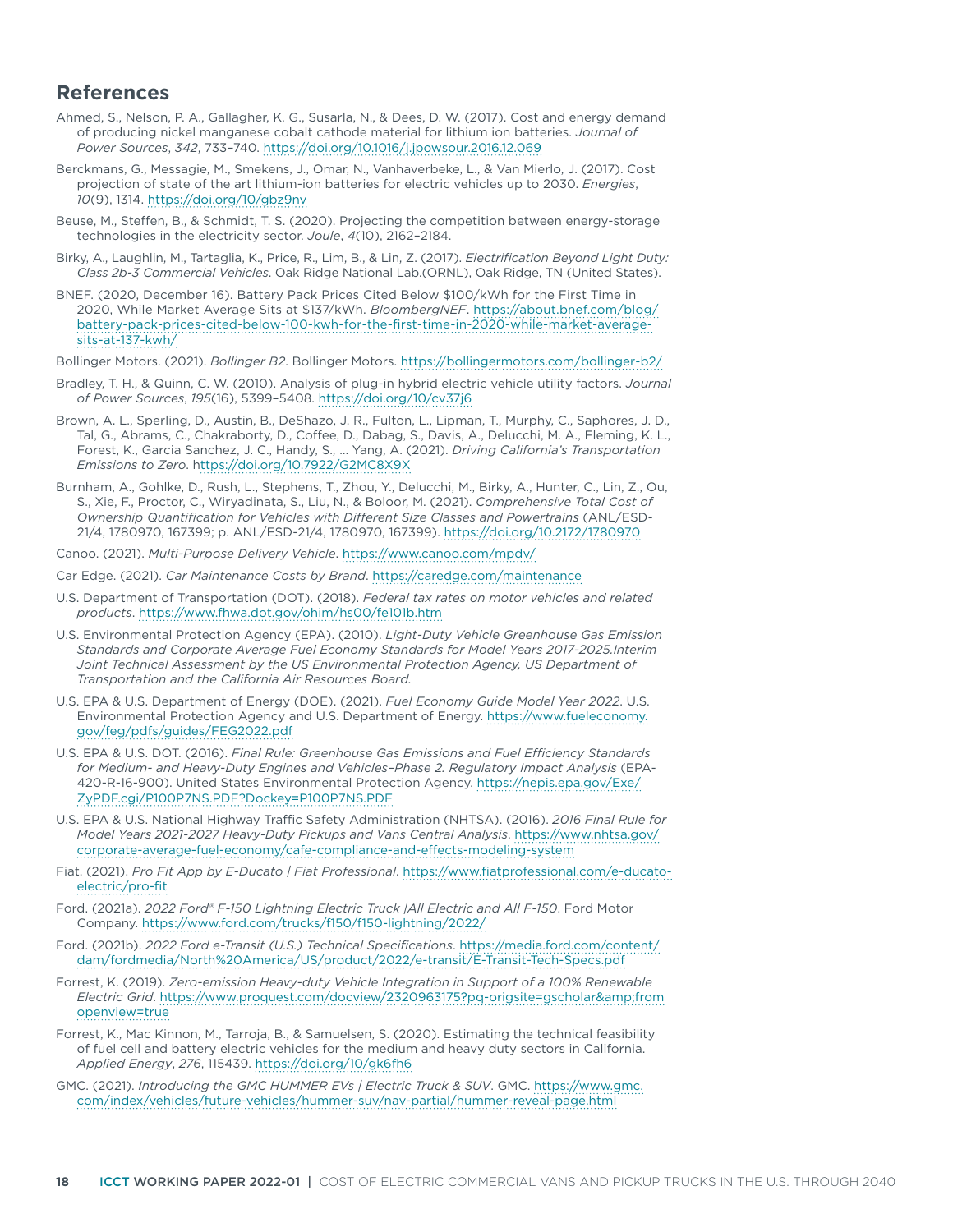- Hawkins, A. J. (2019, September 19). *Amazon will order 100,000 electric delivery vans from EV startup Rivian, Jeff Bezos says*. The Verge. [https://www.theverge.com/2019/9/19/20873947/](https://www.theverge.com/2019/9/19/20873947/amazon-electric-delivery-van-rivian-jeff-bezos-order) [amazon-electric-delivery-van-rivian-jeff-bezos-order](https://www.theverge.com/2019/9/19/20873947/amazon-electric-delivery-van-rivian-jeff-bezos-order)
- Hsieh, I.-Y. L., Pan, M. S., Chiang, Y.-M., & Green, W. H. (2019). Learning only buys you so much: Practical limits on battery price reduction. *Applied Energy*, *239*, 218–224.
- InsideEVs. (2021). *Lordstown Endurance Pickup Truck Battery Is 109 kWh*. InsideEVs. <https://insideevs.com/news/498138/lordstown-endurance-pickup-battery-capacity/>
- Kittner, N., Lill, F., & Kammen, D. M. (2017). Energy storage deployment and innovation for the clean energy transition. *Nature Energy*, *2*(9), 1–6. https://doi.org/10/gckx3x
- Klender, J. (2021). *Ford F-150 Lightning pre-order count surges to 130k*. [https://www.teslarati.com/](https://www.teslarati.com/ford-f150-lightning-pre-orders-130k-september-2021/) [ford-f150-lightning-pre-orders-130k-september-2021/](https://www.teslarati.com/ford-f150-lightning-pre-orders-130k-september-2021/)
- Lordstown Motors. (2021). *Endurance*. Lordstown Motors. [https://www.lordstownmotors.com/](https://www.lordstownmotors.com/pages/endurance) [pages/endurance](https://www.lordstownmotors.com/pages/endurance)
- Lutsey, N., & Nicholas, M. (2019). *Update on electric vehicle costs in the United States through 2030*. Retrieved from the International Council on Clean Transportation. [https://theicct.org/](https://theicct.org/publications/update-US-2030-electric-vehicle-cost) [publications/update-US-2030-electric-vehicle-cost](https://theicct.org/publications/update-US-2030-electric-vehicle-cost)
- Mareev, I., Becker, J., & Sauer, D. U. (2018). Battery Dimensioning and Life Cycle Costs Analysis for a Heavy-Duty Truck Considering the Requirements of Long-Haul Transportation. *Energies*, *11*(1), 55. <https://doi.org/10.3390/en11010055>
- Mauler, L., Duffner, F., G. Zeier, W., & Leker, J. (2021). Battery cost forecasting: A review of methods and results with an outlook to 2050. *Energy & Environmental Science*, *14*(9), 4712– 4739.<https://doi.org/10.1039/D1EE01530C>
- Menahem Anderman. (2017). *The Tesla battery report: Tesla Motors: Battery technology, analysis of the Gigafactory and Model 3, and the automakers' perspectives*. [http://www.](http://www.totalbatteryconsulting.com/industry-reports/Tesla-report/Extract-from-the-Tesla- Battery-Report.pdf) [totalbatteryconsulting.com/industry-reports/Tesla-report/Extract-from-the-Tesla- Battery-](http://www.totalbatteryconsulting.com/industry-reports/Tesla-report/Extract-from-the-Tesla- Battery-Report.pdf)[Report.pdf](http://www.totalbatteryconsulting.com/industry-reports/Tesla-report/Extract-from-the-Tesla- Battery-Report.pdf)
- Menahem Anderman. (2018). *The xEV Industry Insider Report*. [https://totalbatteryconsulting.com/](https://totalbatteryconsulting.com/industry-reports/xEV-report/Extract-from-the-2018- xEV-Industry-Report.pdf) [industry-reports/xEV-report/Extract-from-the-2018- xEV-Industry-Report.pdf](https://totalbatteryconsulting.com/industry-reports/xEV-report/Extract-from-the-2018- xEV-Industry-Report.pdf)
- Mercedes-Benz. (2021a). *Mercedes-Benz eVito Electric Panel Van: Technical Data*. [https://www.](https://www.mercedes-benz.co.uk/vans/en/e-vito-panel-van/technical-data) [mercedes-benz.co.uk/vans/en/e-vito-panel-van/technical-data](https://www.mercedes-benz.co.uk/vans/en/e-vito-panel-van/technical-data)
- Mercedes-Benz. (2021b). *Technische Daten | eSprinter | Mercedes-Benz*. [https://www.mercedes](https://www.mercedes-benz.de/vans/de/sprinter/e-sprinter-panel-van/technical-data)[benz.de/vans/de/sprinter/e-sprinter-panel-van/technical-data](https://www.mercedes-benz.de/vans/de/sprinter/e-sprinter-panel-van/technical-data)
- NACFE. (2018). *Guidance Report: Electric Trucks Where They Make Sense.*
- Nissan. (2021). *Electric Van Price | EV Specifications*. Nissan. [https://www.nissan.co.uk/vehicles/new](https://www.nissan.co.uk/vehicles/new-vehicles/e-nv200/prices-specifications.html)[vehicles/e-nv200/prices-specifications.html](https://www.nissan.co.uk/vehicles/new-vehicles/e-nv200/prices-specifications.html)
- Nykvist, B., & Nilsson, M. (2015). Rapidly falling costs of battery packs for electric vehicles. *Nature Climate Change*, *5*(4), 329–332.<https://doi.org/10.1038/nclimate2564>
- Nykvist, B., Sprei, F., & Nilsson, M. (2019). Assessing the progress toward lower priced long range battery electric vehicles. *Energy Policy*, *124*, 144–155.
- Patrick Couch, Jonathan Leonard, Eleanor Johnstone, Rodger Lueras, Eddy Huang, & Charng-Ching Lin. (2018). *2018 feasability assessment for drayage trucks*. [https://cleanairactionplan.org/](https://cleanairactionplan.org/documents/draft-drayage-truck-feasibility-assesment.pdf/) [documents/draft-drayage-truck-feasibility-assesment.pdf/](https://cleanairactionplan.org/documents/draft-drayage-truck-feasibility-assesment.pdf/)
- Penisa, X. N., Castro, M. T., Pascasio, J. D. A., Esparcia, E. A., Schmidt, O., & Ocon, J. D. (2020). Projecting the Price of Lithium-Ion NMC Battery Packs Using a Multifactor Learning Curve Model. *Energies*, *13*(20), 5276. h<ttps://doi.org/10.3390/en13205276>
- Posada, F., Bandivadekar, A., & German, J. (2012). *Estimated Cost of Emission Reduction Technologies for Light-Duty Vehicles*. Retrieved from the International Council on Clean Transportation. [http://www.theicct.org/sites/default/files/publications/ICCT\\_](http://www.theicct.org/sites/default/files/publications/ICCT_LDVcostsreport_2012.pdf) [LDVcostsreport\\_2012.pdf](http://www.theicct.org/sites/default/files/publications/ICCT_LDVcostsreport_2012.pdf)
- Price Digests. (2021). *Truck Blue Book*. [https://app.pricedigests.com/?classification=Commercial%20](https://app.pricedigests.com/?classification=Commercial%20Trucks) **[Trucks](https://app.pricedigests.com/?classification=Commercial%20Trucks)**
- Propfe, B., Redelbach, M., Santini, D. J., & Friedrich, H. (2012). Cost analysis of plug-in hybrid electric vehicles including maintenance & repair costs and resale values. *World Electric Vehicle Journal*, *5*(4), 886–895. <https://doi.org/10/gm3hdw>

Rivian. (2021). *R1T - Rivian*. <https://rivian.com/r1t>

Schmidt, O., Melchior, S., Hawkes, A., & Staffell, I. (2019). Projecting the Future Levelized Cost of Electricity Storage Technologies. *Joule*, *3*(1), 81–100. <https://doi.org/10.1016/j.joule.2018.12.008>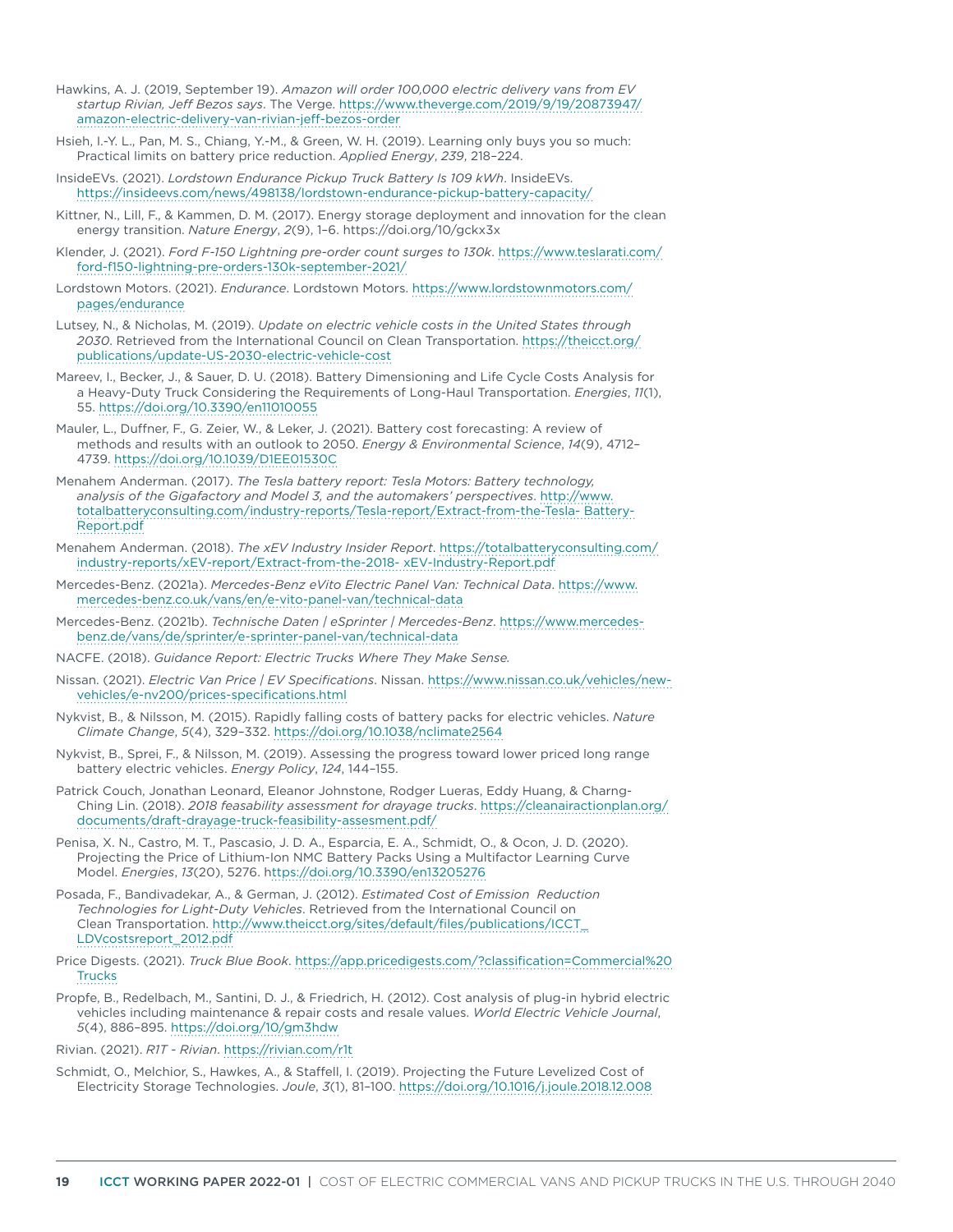- Sharpe, B., & Buysse, C. (2021). *Zero-emission bus and truck market in the United States and Canada: A 2020 update*. Retreived from the International Council on Clean Transportation. <https://theicct.org/publications/canada-race-to-zero-FS-may2021>
- Sharpe, B., Buysse, C., Mathers, J., & Poudelet, V. (2020). *Race to zero: How manufacturers are positioned for zero-emission commercial trucks and buses in North America*. Retreived from the International Council on Clean Transportation. [https://theicct.org/publications/canada-race-to](https://theicct.org/publications/canada-race-to-zero-oct2020)[zero-oct2020](https://theicct.org/publications/canada-race-to-zero-oct2020)
- S. Ziegler, M., & E. Trancik, J. (2021). Re-examining rates of lithium-ion battery technology improvement and cost decline. *Energy & Environmental Science*, *14*(4), 1635–1651. [https://doi.](https://doi.org/10.1039/D0EE02681F) [org/10.1039/D0EE02681F](https://doi.org/10.1039/D0EE02681F)
- Taefi, T. T., Kreutzfeldt, J., Held, T., Konings, R., Kotter, R., Lilley, S., Baster, H., Green, N., Laugesen, M. S., & Jacobsson, S. (2016). Comparative analysis of european examples of freight electric vehicles schemes—A systematic case study approach with examples from denmark, germany, the netherlands, sweden and the uk. In *Dynamics in logistics* (pp. 495–504). Springer.
- Tesla. (2020). *2020 share holder meeting*. <https://www.tesla.com/2020shareholdermeeting>
- Tesla. (2021). *Cybertruck*. Tesla. h<ttps://www.tesla.com/cybertruck>
- UBS. (2017). *UBS evidence lab electric car teardown: Disruption ahead*. <https://neo.ubs. com/shared/d1ZTxnvF2k/>
- UBS. (2021). *UBS-Studie: Volkswagen schon 2022 Co-Weltmarkführer bei E-Autos*. <https://www.volkswagenag.com/en/news/stories/2021/03/ubs-study.html>
- U.S. Energy Information Administration. (2021). *Annual Energy Outlook 2021, Table 12: Petroleum and Other Liquids Prices, Reference case*. [https://www.eia.gov/outlooks/aeo/data/](https://www.eia.gov/outlooks/aeo/data/browser/#/?id=12-AEO2021&cases=ref2021&sourcekey=0) [browser/#/?id=12-AEO2021&cases=ref2021&sourcekey=0](https://www.eia.gov/outlooks/aeo/data/browser/#/?id=12-AEO2021&cases=ref2021&sourcekey=0)
- Volkswagen. (2021a). *VW Electric Vans & Electric Vehicles | VW Vans*. [https://www.volkswagen-vans.](https://www.volkswagen-vans.co.uk/en/electric-vans.html) [co.uk/en/electric-vans.html](https://www.volkswagen-vans.co.uk/en/electric-vans.html)
- Volkswagen. (2021b). Volkswagen ID. BUZZ CARGO: The electric van that could deliver the future. *Newsroom*. [http://newsroom.vw.com/vehicles/volkswagen-i-d-buzz-cargo-the-electric-van-that](http://newsroom.vw.com/vehicles/volkswagen-i-d-buzz-cargo-the-electric-van-that-could-deliver-the-future/)[could-deliver-the-future/](http://newsroom.vw.com/vehicles/volkswagen-i-d-buzz-cargo-the-electric-van-that-could-deliver-the-future/)
- Wlakowicz, K., Duran, A., & Burton, E. (2014). *Fleet DNA Project Data Summary Report*. [nrel.gov/transportation/assets/pdfs/fleet\\_dna\\_delivery\\_vans\\_report.pdf](http://nrel.gov/transportation/assets/pdfs/fleet_dna_delivery_vans_report.pdf)